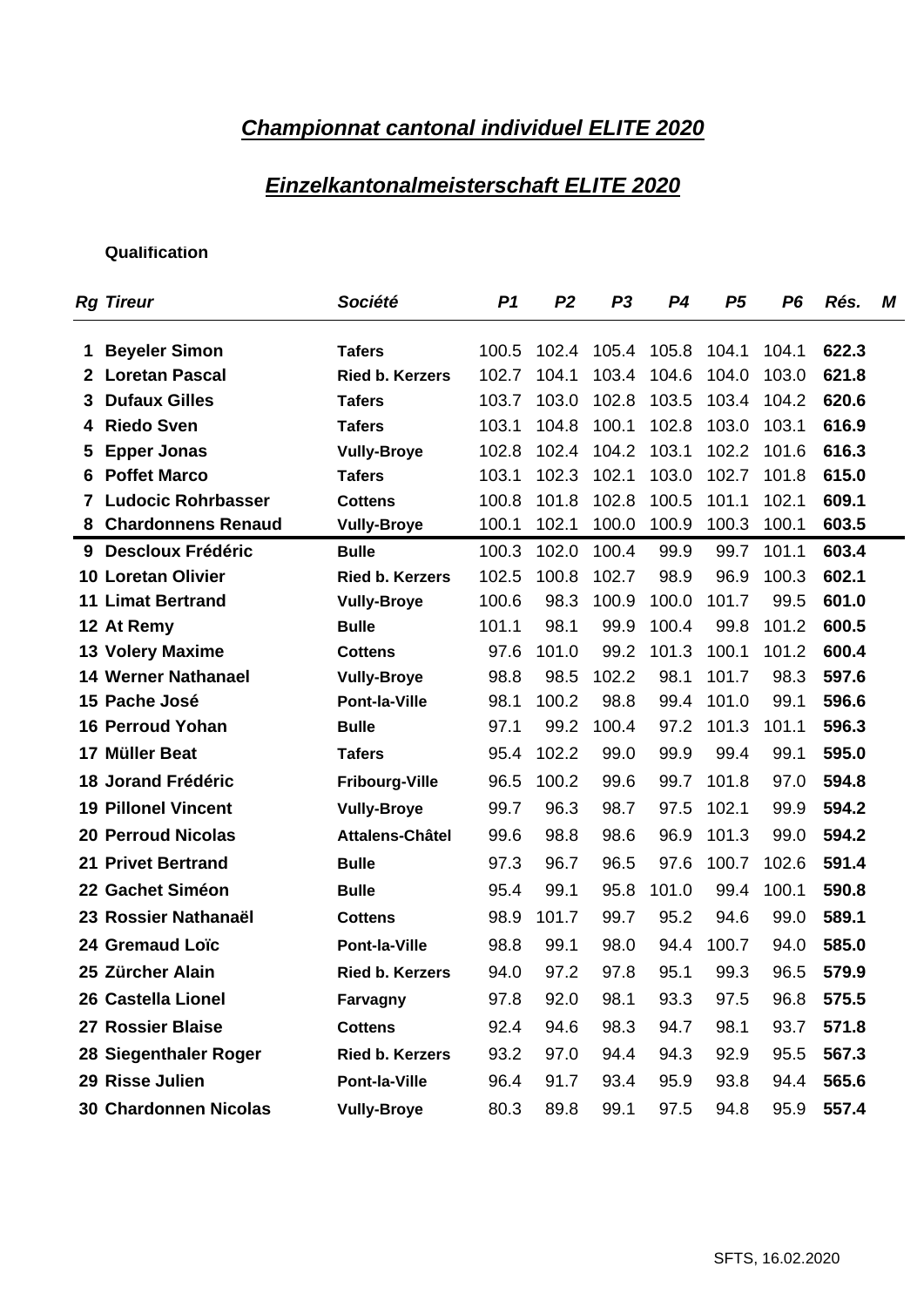## **Championnat cantonal individuel ELITE 2020**

### **Einzelkantonalmeisterschaft ELITE 2020**

| <b>Rg Tireur</b>     | Société                                                     | Résultat SO |
|----------------------|-------------------------------------------------------------|-------------|
| 1 Beyeler Simon      | <b>Tafers</b>                                               | 245.9       |
|                      | 10.3 10.0 10.3 10.4 10.3 10.6 10.9 10.7 10.0 10.7 10.0 10.4 |             |
|                      | 10.1 10.7 10.1 10.2 9.7 10.2 10.1 9.8 10.5 9.8 10.1 10.0    |             |
| 2 Riedo Sven         | <b>Tafers</b>                                               | 244.7       |
|                      | 10.2 10.2 10.0 10.7 10.0 10.4 10.4 10.1 10.1 10.7 10.7 10.3 |             |
|                      | 9.6 10.3 10.6 10.8 10.0 10.1 10.0 9.6 10.2 10.5 9.3 9.9     |             |
| 3 Dufaux Gilles      | <b>Tafers</b>                                               | 225.3       |
|                      | 10.5 10.5 10.4 10.6 9.9 10.9 10.4 10.0 10.5 10.6 10.5 10.4  |             |
|                      | 9.5 10.5 10.1 10.2 9.9 9.9 10.5 9.3 10.0 10.2               |             |
| 4 Loretan Pascal     | <b>Ried b. Kerzers</b>                                      | 202.2       |
|                      | 9.9 9.8 10.4 9.5 10.2 10.5 9.3 10.2 10.4 10.1 9.7 10.3      |             |
|                      | 10.0 9.5 10.4 10.5 10.6 10.3 10.4 10.2                      |             |
| 5 Poffet Marco       | <b>Tafers</b>                                               | 181.5       |
|                      | 10.4 10.7 10.2 9.1 9.9 10.5 10.1 10.0 10.0 10.6 10.1 10.2   |             |
|                      | 8.4 9.9 10.2 10.2 10.5 10.5                                 |             |
| 6 Epper Jonas        | <b>Vully-Broye</b>                                          | 159.9       |
|                      | 10.3 9.7 10.1 9.7 9.7 9.3 10.5 9.5 9.6 9.9 10.2 10.3        |             |
|                      | 10.3 10.6 10.0 10.2                                         |             |
| 7 Chardonnens Renaud | <b>Vully-Broye</b>                                          | 135.9       |
|                      | 10.0 10.0 8.9 8.7 9.5 10.2 9.7 10.2 9.9 9.5 9.3 9.3         |             |
|                      | 10.3 10.4                                                   |             |
| 8 Ludocic Rohrbasser | <b>Cottens</b>                                              | 114.5       |
|                      | 9.6 10.3 10.1 9.8 9.2 8.8 10.3 10.6 7.8 8.3 9.4 10.3        |             |
|                      |                                                             |             |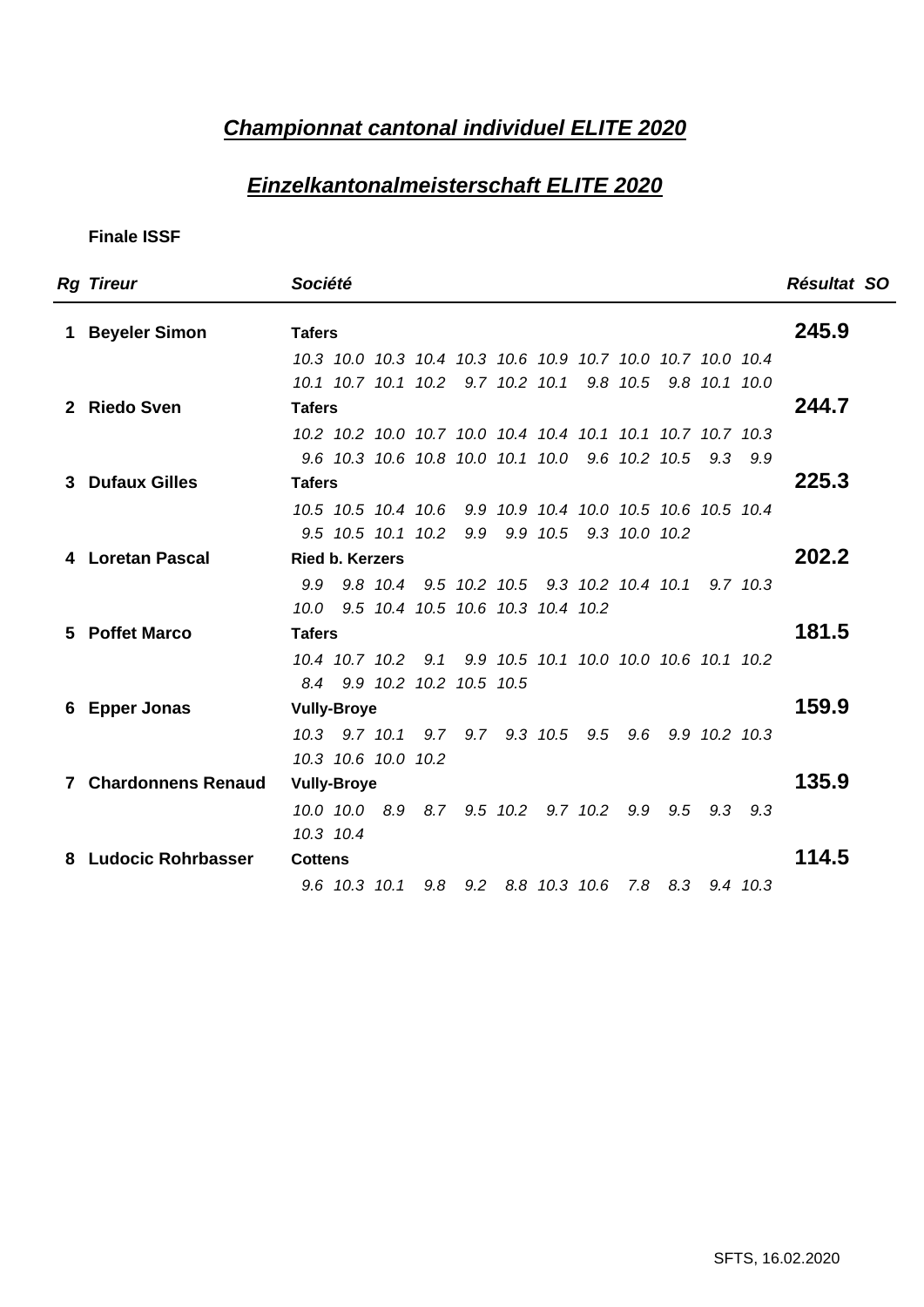## **Championnat cantonal individuel DAMES 2020**

### **Einzelkantonalmeisterschaft DAMEN 2020**

| <b>Rg Tireur</b>          | Société                   |                                              | P1 P2 | P3 P4 P5 P6 Rés. M           |  |                    |          |  |
|---------------------------|---------------------------|----------------------------------------------|-------|------------------------------|--|--------------------|----------|--|
|                           |                           |                                              |       |                              |  |                    |          |  |
| 1 Beyeler Irene           | <b>Tafers</b>             | 103.8 102.4 100.9 104.3 103.3 104.4 619.1 42 |       |                              |  |                    |          |  |
| 2 Verdon Aurore           | <b>Vully-Broye</b>        | 102.3 104.0 103.2 102.9 102.2 101.7 616.3 39 |       |                              |  |                    |          |  |
| 3 Gross Muriel            | Avry-sur-Matran           | 100.1 103.3 101.3 101.4 101.2 100.8 608.1 35 |       |                              |  |                    |          |  |
| 4 Waeber Laurianne        | <b>Bulle</b>              | 99.2 101.6 100.5 101.3 100.9 101.6 605.1 29  |       |                              |  |                    |          |  |
| 5 Dick Bettina            | <b>Ried b.Kerzers</b>     | 101.2 101.3                                  |       | 98.4 100.0                   |  | 99.8 103.1         | 603.8 34 |  |
| 6 Grangier Aurelie        | Avry-sur-Matran           | 101.5 103.2 100.8 101.4 98.1 97.4 602.4 29   |       |                              |  |                    |          |  |
| 7 Menetrey-Moret Eléonore | <b>Chavannes-I-F</b>      | 98.5 100.8 104.1 101.2 97.5 99.9 602.0 26    |       |                              |  |                    |          |  |
| 8 Genoud Caroline         | Attalens-Châtel           | 99.3 100.9 100.5 95.2 100.6 98.3 594.8 22    |       |                              |  |                    |          |  |
| 9 Sudan Geraldine         | Attalens-Châtel           | 96.9 101.4                                   |       | 97.8 98.7                    |  | 98.8 98.7 592.3 24 |          |  |
| 10 Dick Alexandra         | <b>Ried d.Kerzers</b>     | 97.8 98.5 100.0 95.5 100.5 99.8 592.1 20     |       |                              |  |                    |          |  |
| <b>11 Monnard Tifany</b>  | <b>Chavannes-I-F</b>      | 98.0 100.9                                   |       | 99.4 97.9 95.9 98.5 590.6 17 |  |                    |          |  |
| <b>12 Coline Vauthey</b>  | <b>Fribourg-Ville</b>     | 98.4                                         | 95.9  | 99.9 96.8 92.5 96.2 579.7 17 |  |                    |          |  |
| 13 Savoy Myléne           | Attalens-Châtel           | 91.7                                         | 91.8  | 89.2 97.9 96.1 99.3 566.0 10 |  |                    |          |  |
|                           |                           |                                              |       |                              |  |                    |          |  |
| 14 Monney Jenny           | Dompierre-Russy 95.0 95.8 |                                              |       | 91.4 97.1                    |  | 93.6 91.1 564.0 11 |          |  |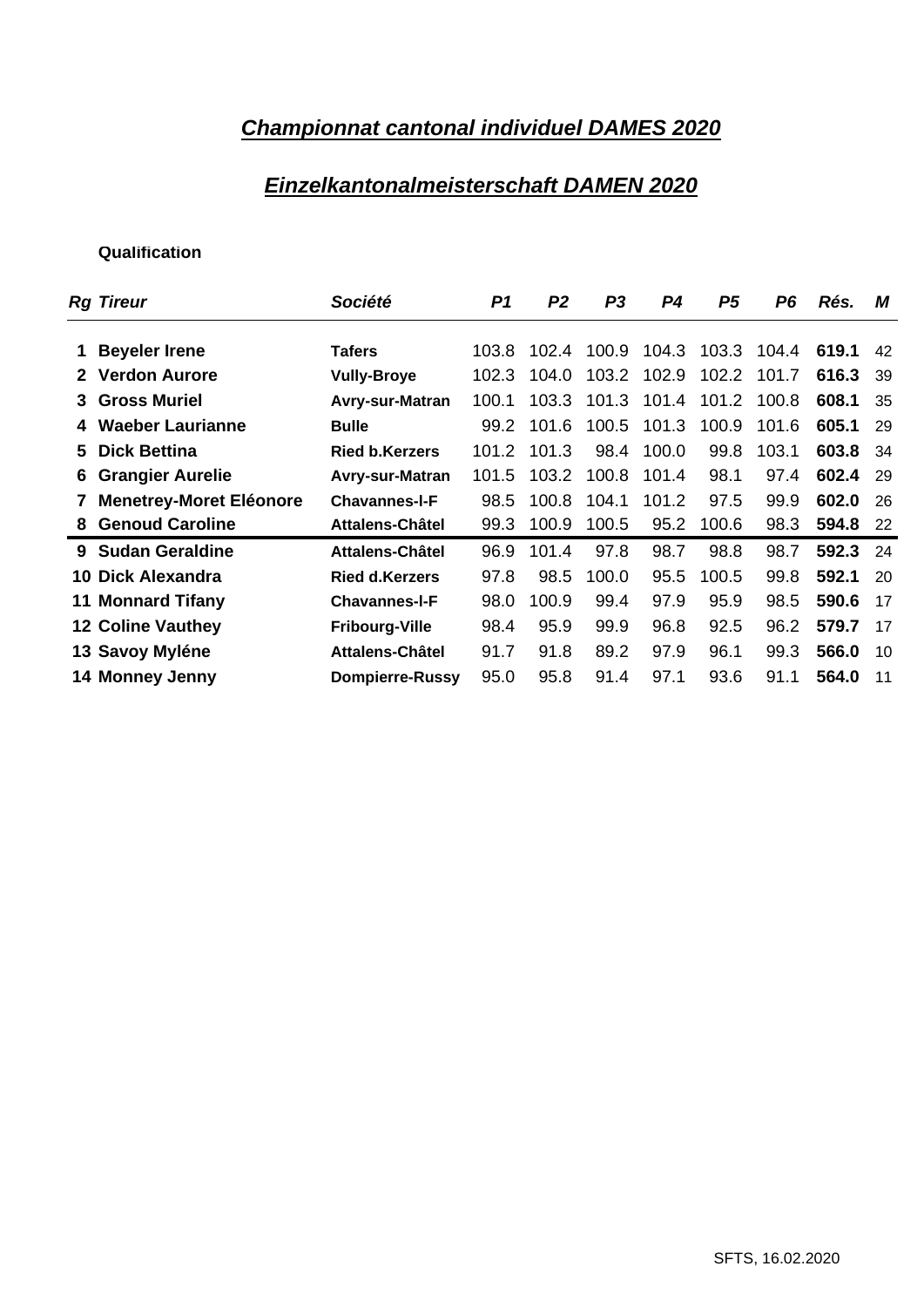#### **Championnat cantonal individuel DAMES 2020**

### **Einzelkantonalmeisterschaft DAMEN 2020**

| <b>Rg Tireur</b>               | Société                                                    | Résultat SO |
|--------------------------------|------------------------------------------------------------|-------------|
| <b>Beyeler Irene</b>           | <b>Tafers</b>                                              | 246.9       |
|                                | 10.3 10.2 10.6 10.2 10.5 10.6 10.6 10.3 9.6 10.7 10.6 10.1 |             |
|                                | 10.1 9.5 10.4 10.1 10.5 9.8 10.5 10.2 10.1 10.5 10.5 10.4  |             |
| 2 Verdon Aurore                | <b>Vully-Broye</b>                                         | 243.0       |
|                                | 10.4 10.1 10.5 10.7 10.3 9.8 10.2 10.1 10.4 10.2 10.4 10.1 |             |
|                                | 10.7 9.8 10.6 10.7 9.7 9.8 10.6 9.2 10.1 10.1 9.6 8.9      |             |
| 3 Grangier Aurelie             | Avry-sur-Matran                                            | 216.8       |
|                                | 8.9 10.1 10.4 10.2 9.7 10.7 9.6 10.7 8.9 10.1 10.3 9.8     |             |
|                                | 10.4 10.2 10.5 9.5 8.9 10.5 10.0 10.7 8.1 8.6              |             |
| 4 Gross Muriel                 | Avry-sur-Matran                                            | 198.8       |
|                                | 10.3 10.3 8.0 9.3 10.6 10.5 9.9 10.7 10.0 10.2 10.1 9.7    |             |
|                                | 10.7 9.4 10.1 8.8 9.2 10.7 9.7 10.6                        |             |
| 5 Dick Bettina                 | <b>Ried b.Kerzers</b>                                      | 178.2       |
|                                | 10.1 9.5 10.8 9.8 9.9 9.2 9.0 10.3 10.4 9.9 9.8 10.0       |             |
|                                | 9.7 10.2 9.9 9.9 10.2 9.6                                  | 158.4       |
| <b>6 Genoud Caroline</b>       | Attalens-Châtel                                            |             |
|                                | 9.3 9.8 10.6 10.7 9.8 9.2 9.7 9.5 10.1 10.2 10.2 9.7       |             |
|                                | 8.9 10.4 9.8 10.5                                          | 137.3       |
| <b>Menetrey-Moret Eléonore</b> | <b>Chavannes-I-F</b>                                       |             |
|                                | 7.8 9.9 10.8 10.4 10.0 9.9 10.3 10.4 10.0 10.4 8.9 9.3     |             |
|                                | 10.2 9.0                                                   | 117.7       |
| 8 Waeber Laurianne             | <b>Bulle</b>                                               |             |
|                                | 10.5 10.4 9.6 9.6 9.9 9.4 10.5 9.3 9.1 9.3 10.1 10.0       |             |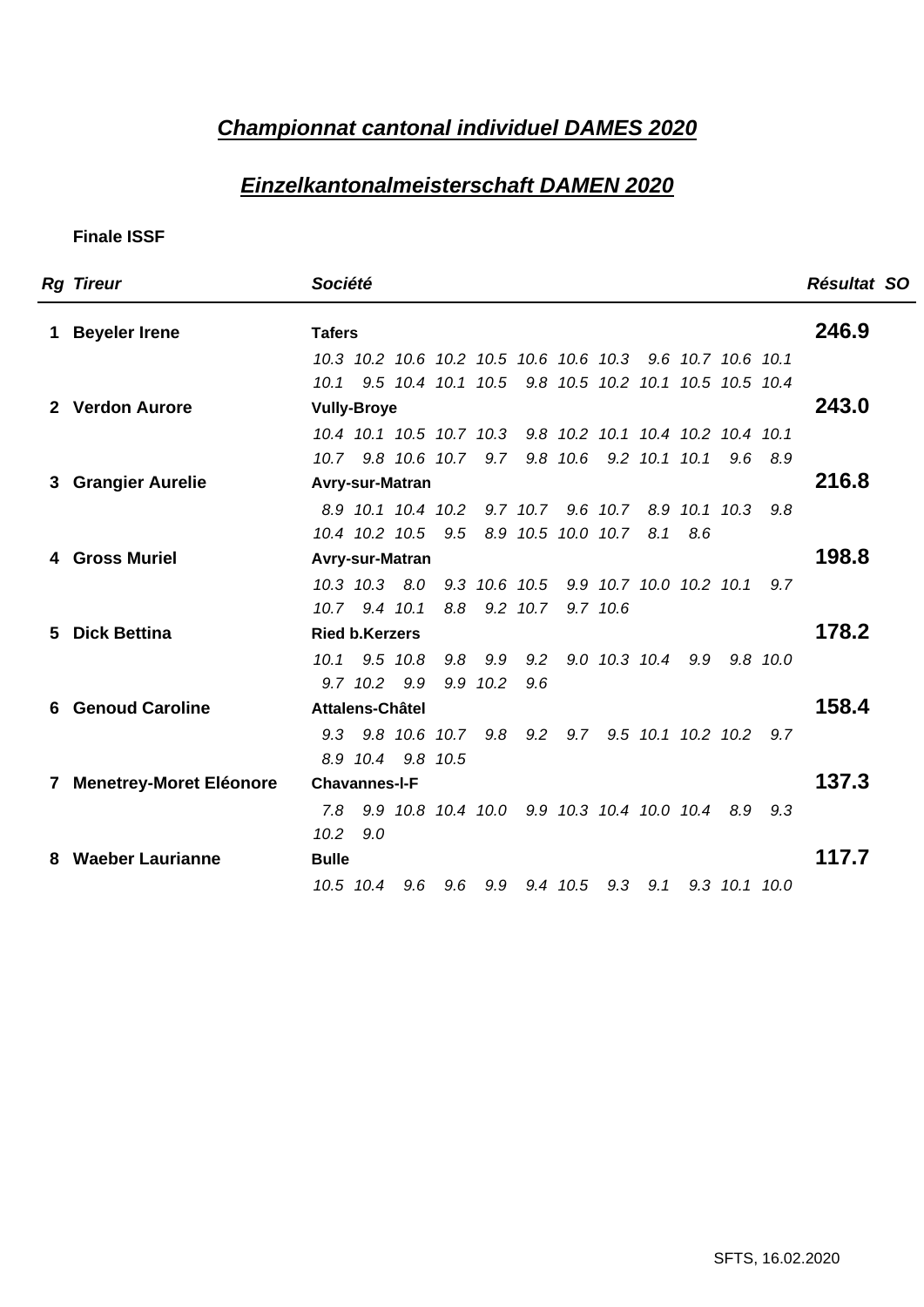#### **Championnat cantonal individuel SENIORS 2020**

#### **Einzelkantonalmeisterschaft SENIOREN 2020**

| <b>Rg Tireur</b>              | Société                  | P1 P2       |      | P3         | <b>P4</b>                               |      |                 | P5 P6 Rés. M        |  |
|-------------------------------|--------------------------|-------------|------|------------|-----------------------------------------|------|-----------------|---------------------|--|
|                               |                          |             |      |            |                                         |      |                 |                     |  |
| 1 André Devaud                | <b>Fribourg</b>          | 100.0 101.5 |      |            | 97.4 103.2 102.8 97.2 602.1 28          |      |                 |                     |  |
| 2 Goetschi Thomas             | <b>Ried b Kerzers</b>    | 100.3 100.9 |      |            | 97.6 100.5 101.5                        |      |                 | 99.4 600.2 28       |  |
| 3 Sturny Norbert              | <b>Tafers</b>            | 98.4 99.0   |      | 98.5 100.8 |                                         |      |                 | 99.8 98.7 595.2 24  |  |
| 4 Michel Patricia             | Farvagny                 | 98.6 95.7   |      | 99.0       | 97.4 100.5 99.8 591.0 26                |      |                 |                     |  |
| 5 Overney Sébastien           | <b>Bulle</b>             | 102.6 96.9  |      | 95.4       | 98.2 100.0 97.2 590.3 20                |      |                 |                     |  |
| 6 Ruchti Michel               | <b>Dompierre-Russy</b>   | 97.3 98.8   |      | 96.5       | 98.6                                    |      |                 | 97.9 100.0 589.1 21 |  |
| 7 Maag Martin                 | <b>Cottens</b>           | 97.5 97.6   |      | 95.0       | 100.0                                   |      |                 | 98.1 98.6 586.8 19  |  |
| 8 Dohner Martin               | <b>Bulle</b>             | 96.2 96.8   |      | 95.4 100.1 |                                         |      |                 | 97.7 97.5 583.7 17  |  |
| 9 Perroud Pierre-Alain        | Attalens/Châtel          |             |      |            | 96.5 93.1 100.6 97.0 98.2 98.0 583.4 20 |      |                 |                     |  |
| <b>10 Gabriel Laurent</b>     | Attalens/Châtel          | 94.3        | 95.2 | 99.1 101.3 |                                         |      |                 | 97.7 91.5 579.1 14  |  |
| <b>11 Schweizer Dominique</b> | Avry-sur-Matran          | 92.3 97.0   |      | 96.7       | 98.6                                    |      |                 | 99.6 94.5 578.7 17  |  |
| <b>12 Lehmann Matthias</b>    | <b>Tafers</b>            | 97.1 95.8   |      | 95.2       | 95.5 93.8 98.0 575.4 12                 |      |                 |                     |  |
| 13 Brülhart Erwin             | <b>Heitenried</b>        | 95.8 93.6   |      |            | 93.2 93.2 97.8 96.7 570.3 13            |      |                 |                     |  |
| 14 Vögeli Hansruedi           | <b>Heitenried</b>        | 96.2 88.3   |      |            | 94.2 97.8 98.2 94.6 569.3 15            |      |                 |                     |  |
| 15 Bolliger Hans              | <b>Ueberstorf</b>        | 92.2 95.2   |      |            | 93.9 97.7 98.0 92.3 569.3 14            |      |                 |                     |  |
| 16 Collaud Frédéric           | <b>Vully-Broye</b>       | 92.8 95.8   |      |            | 93.9 92.6 95.7 94.4 565.2               |      |                 |                     |  |
|                               |                          |             |      | 94.3       | 94.1                                    | 90.8 |                 |                     |  |
| 17 Chételat Albert            | Avry-sur-Matran          | 95.5 93.3   |      |            |                                         |      |                 | 96.7 564.7 1        |  |
| <b>18 Schneider Nicolas</b>   | <b>Cottens</b>           | 88.8 93.3   |      | 97.9       | 95.5                                    |      | 89.5 97.1 562.1 |                     |  |
| <b>19 Dietrich Dionys</b>     | <b>Heitenried</b>        | 91.6 87.8   |      | 95.0       | 93.8 94.5 91.9 554.6 11                 |      |                 |                     |  |
| 20 Gachoud Bertrand           | <b>Chavannes-I-Forts</b> | 96.4        | 91.5 | 91.8 87.7  |                                         |      |                 | 87.9 99.0 554.3 1   |  |
| 21 Schmutz Philippe           | <b>Fribourg-Ville</b>    | 93.1 93.9   |      | 94.3       | 91.5 87.9 88.0 548.7                    |      |                 |                     |  |
| 22 Schöpfer Daniel            | Heitenried               | 85.8 87.4   |      |            | 86.4 96.8 92.9 93.5 542.8               |      |                 |                     |  |
|                               |                          |             |      |            |                                         |      |                 |                     |  |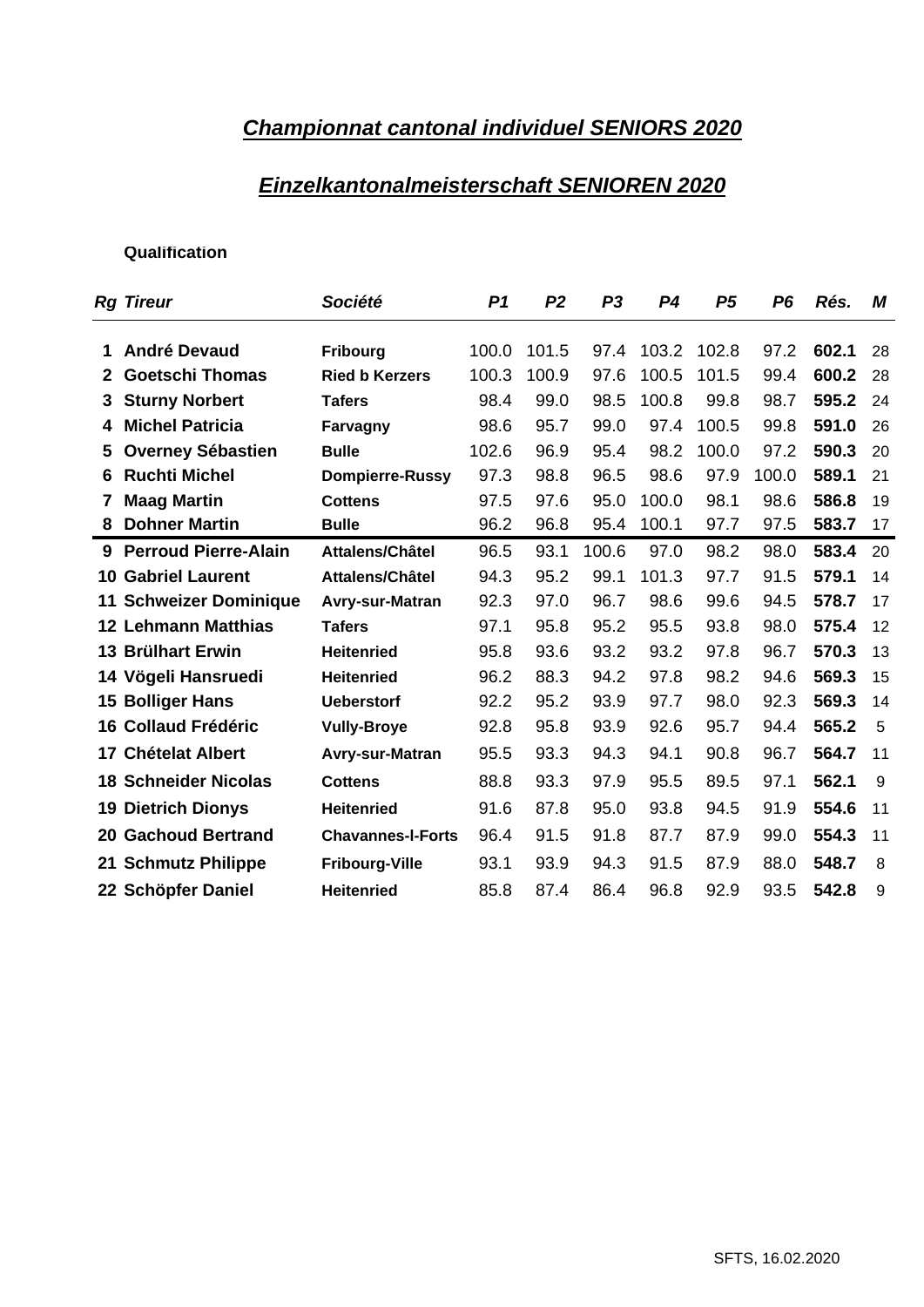#### **Championnat cantonal individuel SENIORS 2020**

### **Einzelkantonalmeisterschaft SENIOREN 2020**

| <b>Rg Tireur</b>    | Société                                                                      | Rés. SO |
|---------------------|------------------------------------------------------------------------------|---------|
| 1 André Devaud      | Fribourg                                                                     | 236.5   |
|                     | 10.1 8.4 9.6 10.4 10.5 9.4 10.4 10.4 7.9 9.8 9.4 10.4                        |         |
|                     | 9.6 9.7 10.0 8.8 9.2 10.8 10.5 10.4 10.4 10.5 9.9 10.0                       |         |
| 2 Sturny Norbert    | <b>Tafers</b>                                                                | 234.1   |
|                     | 9.7 10.8 9.1 9.4 9.3 9.6 9.4 10.4 10.3 10.2 10.0 9.7                         |         |
|                     | 9.2 10.0 9.1 9.2 10.2 10.6 10.4 10.2 10.0 10.0 8.4 8.9                       |         |
| 3 Overney Sébastien | <b>Bulle</b>                                                                 | 215.5   |
|                     | 7.5 9.3 9.4 10.3 10.5 9.1 10.5 10.5 9.3 10.0 9.1 9.6                         |         |
|                     | 10.5 10.0 10.2 10.8 9.1 9.6 10.6 10.1 10.4 9.1                               |         |
| 4 Goetschi Thomas   | <b>Ried b Kerzers</b>                                                        | 195.1   |
|                     | 10.1 7.3 10.6 10.5 10.5 10.4 9.7 9.7 8.8 9.7 10.4 9.4                        |         |
|                     | 10.5 9.7 10.4 9.2 9.2 9.7 8.6 10.7                                           |         |
| 5 Maag Martin       | <b>Cottens</b>                                                               | 174.1   |
|                     | 10.3 8.4 10.4 10.0 8.1 9.8 9.1 9.0 10.3 9.9 8.8 10.2                         |         |
| 6 Ruchti Michel     | 10.4 10.6 9.9 9.3 10.1 9.5                                                   | 148.0   |
|                     | <b>Dompierre-Russy</b><br>8.4 10.7 9.7 8.6 9.0 8.6 9.3 9.3 8.8 10.4 10.1 9.3 |         |
|                     | 9.2 9.0 8.8 8.8                                                              |         |
| 7 Michel Patricia   | Farvagny                                                                     | 129.5   |
|                     | 9.5 9.2 9.6 9.1 8.6 9.1 10.0 9.3 8.4 9.4 10.1 9.6                            |         |
|                     | $10.5$ $7.1$                                                                 |         |
| 8 Dohner Martin     | <b>Bulle</b>                                                                 | 111.1   |
|                     | 9.6 9.3 8.0 10.6 10.5 9.5 8.7 10.2 8.6 8.6 8.9 8.6                           |         |
|                     |                                                                              |         |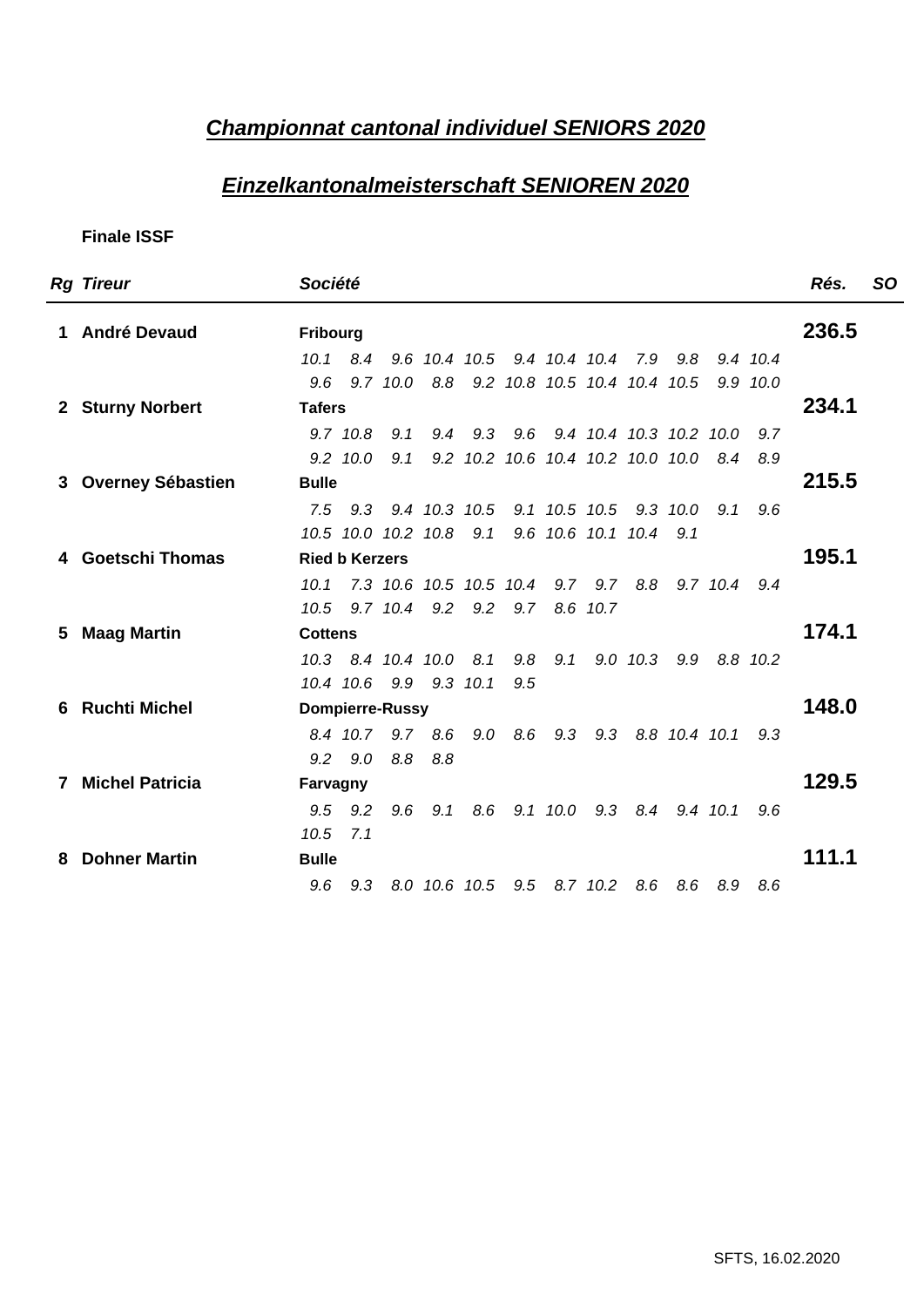## **Championnat cantonal individuel M21 2020**

### **Einzelkantonalmeisterschaft U21 2020**

| <b>Rg Tireur</b>        | Société                |                                              |      | P1 P2 P3 P4 P5 P6 Rés. M        |                         |  |                    |
|-------------------------|------------------------|----------------------------------------------|------|---------------------------------|-------------------------|--|--------------------|
|                         |                        |                                              |      |                                 |                         |  |                    |
| 1 Sturny Kim            | <b>Tafers</b>          | 102.5 102.9 103.0 103.2 101.0 100.7 613.3 39 |      |                                 |                         |  |                    |
| 2 Maag Simon            | <b>Vuadens</b>         | 103.3 102.6                                  |      | 99.8 100.3 100.7 100.2 606.9 33 |                         |  |                    |
| 3 Hügli Robin           | <b>Vully-Broye</b>     | 97.4 101.5                                   |      | 99.0 102.2 100.5 99.8 600.4 31  |                         |  |                    |
| 4 Baeriswil Yanik       | Tafers                 | 100.8 98.7                                   |      | 98.9 97.6 101.2 98.0 595.2 22   |                         |  |                    |
| 5 Sturny Tina           | <b>Tafers</b>          | 100.0 100.6                                  |      | 97.0 101.2 98.6 97.7 595.1 23   |                         |  |                    |
| 6 Weibel Romain         | Attalens-Châtel        | 100.7                                        | 98.5 | 96.8<br>100.4                   | 97.7                    |  | 95.0 589.1 25      |
| 7 Cotting Julien        | Avry-sur-Matran        | 97.6                                         | 99.0 | 99.6 92.5                       |                         |  | 99.3 97.2 585.2 19 |
| 8 Saurer Angela         | <b>Heitenried</b>      | 97.1 96.0                                    |      | 98.7 98.4 98.7 94.9 583.8 22    |                         |  |                    |
| 9 Michel Maëlle         | Farvagny               | 97.9 97.7                                    |      | 97.6 97.6 96.6 95.1 582.5 15    |                         |  |                    |
| 10 Roulin Christophe    | Farvagny               | 98.1 98.1                                    |      | 93.8                            | 96.2<br>97.1            |  | 98.6 581.9 12      |
| 11 Terraux Sara         | <b>Le Crèt</b>         | 95.7 97.1                                    |      | 95.6                            | 97.7<br>95.7            |  | 97.4 579.2 16      |
|                         | Attalens-Châtel        | 97.1 97.6                                    |      | 96.9                            | 94.9                    |  | 96.8 94.9 578.2 14 |
| 12 Mengual Malcolm      |                        |                                              |      |                                 |                         |  |                    |
| 13 Bovay Ventura Karine | <b>Bulle</b>           | 96.8 95.6                                    |      | 96.5                            | 95.9                    |  | 96.8 95.4 577.0 14 |
| 14 Schwarz Megan        | <b>Ried b Kerzers</b>  | 93.4 96.7                                    |      | 94.6 98.9                       |                         |  | 95.4 96.5 575.5 16 |
| 15 Dey Nathan           | <b>Bulle</b>           | 97.3 95.4                                    |      | 95.2                            | 96.5 93.0 97.9 575.3 13 |  |                    |
| 16 Pittet Maëlle        | <b>Le Crêt</b>         | 94.2 100.8 94.5 91.3 94.4 95.5 570.7 15      |      |                                 |                         |  |                    |
| 17 Boschung Lilou       | Farvagny               | 94.8 99.8                                    |      | 95.3                            | 92.0 91.9 96.7 570.5 12 |  |                    |
| <b>18 Frioud Thomas</b> | Farvagny               | 98.1 94.4                                    |      | 94.8 94.0 93.1                  |                         |  | 95.4 569.8 14      |
| 19 Thürler Natacha      | <b>Chavannes-I-F</b>   | 95.1                                         | 98.5 | 95.6                            | 92.7<br>89.2            |  | 97.4 568.5 12      |
| 20 Pillonel Benjamin    | <b>Estavayer-Lully</b> | 96.1                                         | 96.4 | 92.7                            | 93.0<br>94.8            |  | 94.1 567.1 14      |
| 21 Jaquet Alexis        | <b>Bulle</b>           | 94.1<br>94.5                                 |      | 93.8                            | 92.8<br>94.6            |  | 96.8 566.6 13      |
| 22 Ferreira Joana       | <b>Fribourg-Ville</b>  | 95.0                                         | 90.0 | 92.0                            | 96.3<br>98.6            |  | 92.3 564.2 12      |
|                         |                        |                                              |      |                                 |                         |  |                    |
| 23 Visvarajha Nirujan   | <b>Fribourg-Ville</b>  | 94.5 89.8                                    |      | 87.9 95.1 91.0 86.7 545.0 11    |                         |  |                    |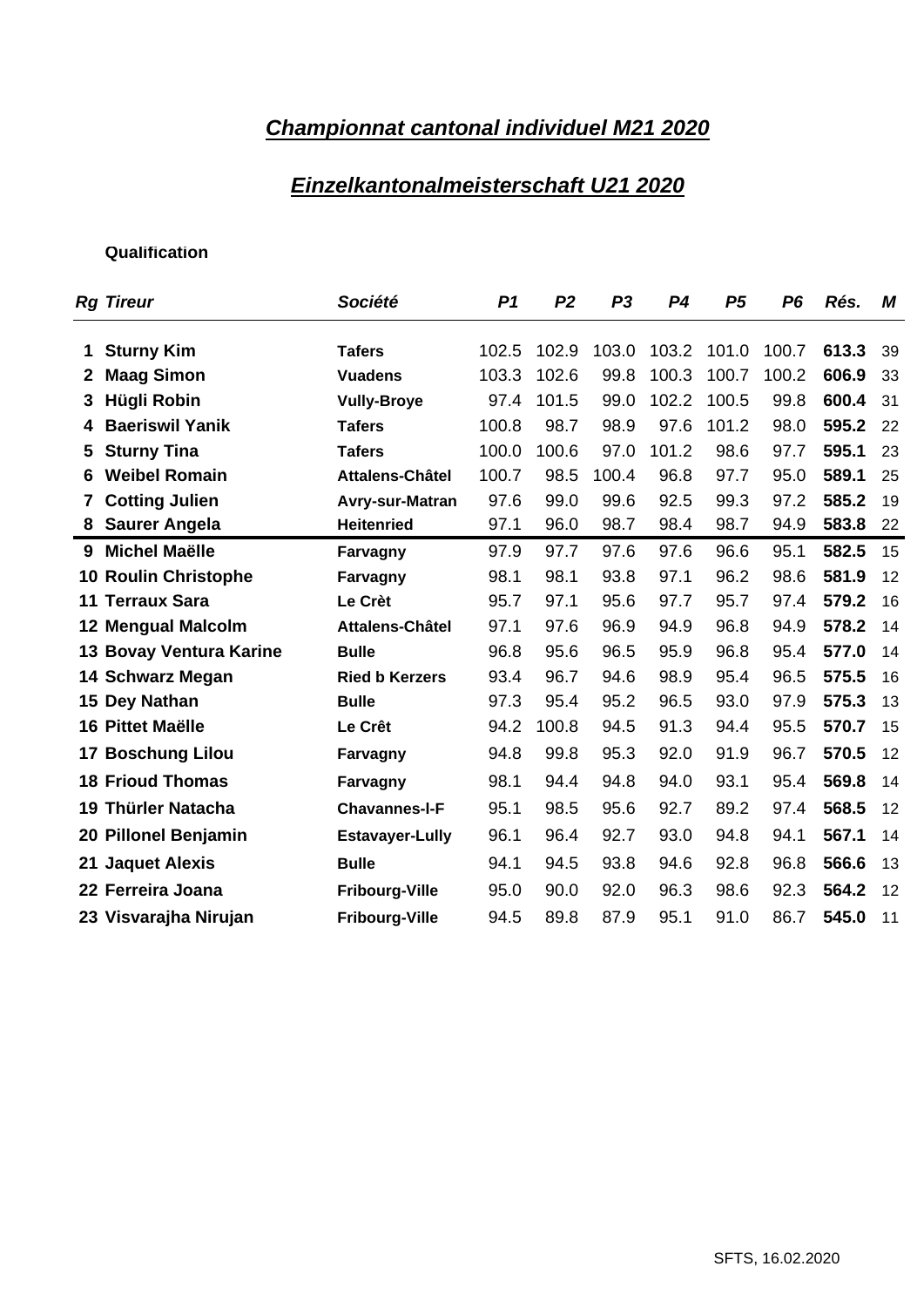### **Championnat cantonal individuel M21 2020**

### **Einzelkantonalmeisterschaft U21 2020**

| <b>Rg Tireur</b>  | Société                                                           | Résultat SO |
|-------------------|-------------------------------------------------------------------|-------------|
| 1 Sturny Kim      | <b>Tafers</b>                                                     | 242.1       |
|                   | 10.2  9.9  10.4  9.9  10.5  10.3  10.2  10.6  9.8  10.4  9.6  9.7 |             |
|                   | 9.0 9.1 10.4 10.7 10.7 10.7 9.7 10.6 9.7 9.7 10.0 10.3            |             |
| 2 Hügli Robin     | <b>Vully-Broye</b>                                                | 240.7       |
|                   | 9.8 10.1 9.4 10.3 10.3 10.6 9.9 9.8 10.4 10.0 10.3 10.7           |             |
|                   | 10.5 10.4 9.1 10.1 9.3 9.4 10.1 10.1 10.4 9.6 9.8 10.3            |             |
| 3 Baeriswil Yanik | <b>Tafers</b>                                                     | 214.9       |
|                   | 9.7 9.8 8.9 10.0 9.7 10.3 9.0 10.3 10.0 10.3 10.4 10.5            |             |
|                   | 9.5 9.5 8.9 8.4 10.4 9.9 9.7 10.6 9.1 10.0                        |             |
| 4 Sturny Tina     | <b>Tafers</b>                                                     | 193.0       |
|                   | 10.3 9.6 9.6 9.5 9.7 9.8 10.3 10.0 9.8 9.5 10.0 9.9               |             |
|                   | 10.0 9.3 8.9 8.9 8.6 10.4 10.2 8.7                                |             |
| 5 Maag Simon      | <b>Vuadens</b>                                                    | 174.1       |
|                   | 10.7 8.8 9.8 9.3 9.8 10.5 8.8 9.2 9.5 9.3 9.9 9.9                 |             |
|                   | 9.6 10.7 10.4 9.1 8.5 10.3                                        |             |
| 6 Weibel Romain   | Attalens-Châtel                                                   | 155.1       |
|                   | 9.9 10.0 9.0 10.2 10.0 10.4 9.6 10.1 10.0 9.8 9.6 10.4            |             |
|                   | 8.8 9.3 9.0 9.0                                                   |             |
| 7 Cotting Julien  | <b>Avry-sur-Matran</b>                                            | 129.7       |
|                   | 9.6 9.0 10.1 10.5 10.7 8.5 9.1 7.5 9.2 9.6 7.4 9.8                |             |
|                   | 8.3 10.4                                                          |             |
| 8 Saurer Angela   | <b>Heitenried</b>                                                 | 109.5       |
|                   | 10.1 9.2 10.9 9.7 9.7 9.3 7.5 8.7 8.7 7.0 9.0 9.7                 |             |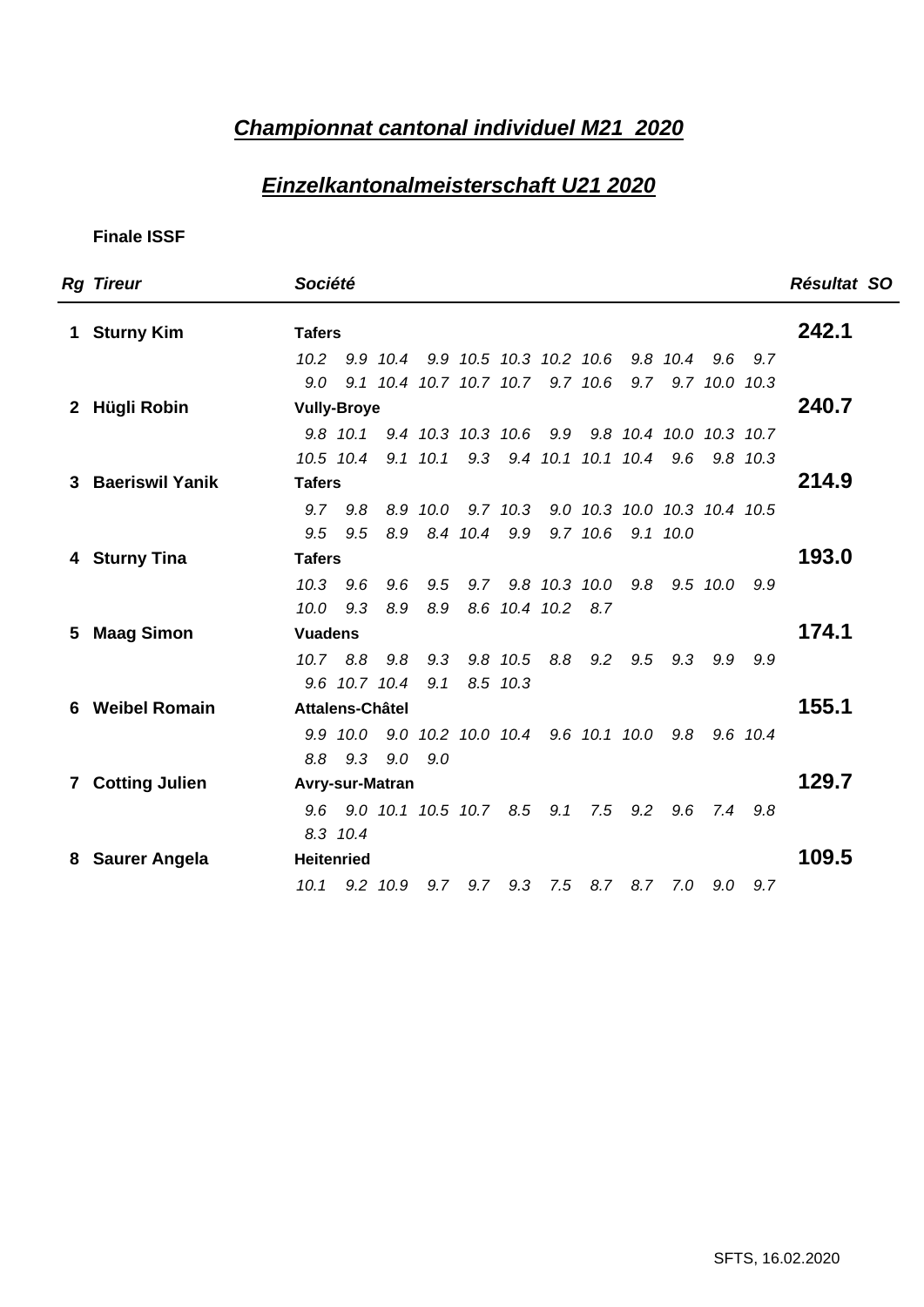## **Championnat cantonal individuel M17 2020**

### **Einzelkantonalmeisterschaft U17 2020**

| 1 Sturny Lea<br>2 Zbinden Enya<br>3 Maag Mélissa<br>4 Pittet Loriane<br>5 Maag Tania<br>6 Thürler Valentine | <b>Tafers</b><br><b>Heitenried</b><br><b>Vuadens</b><br>Le Crêt<br><b>Vuadens</b><br><b>Chavannes-I-F</b><br>Attalens-Châtel | 101.2 98.1<br>97.3 96.4<br>93.5 99.5<br>99.1 96.4<br>97.2 93.1 | 95.5<br>87.6 | 97.0 101.1 397.4 16<br>97.3 97.3 388.3 12<br>96.7 97.2 97.4 96.6 387.9 9<br>94.4 382.9 11<br>97.3 380.4 11<br>95.7 94.3 380.3 |  |
|-------------------------------------------------------------------------------------------------------------|------------------------------------------------------------------------------------------------------------------------------|----------------------------------------------------------------|--------------|-------------------------------------------------------------------------------------------------------------------------------|--|
|                                                                                                             |                                                                                                                              |                                                                |              |                                                                                                                               |  |
|                                                                                                             |                                                                                                                              |                                                                |              |                                                                                                                               |  |
|                                                                                                             |                                                                                                                              |                                                                |              |                                                                                                                               |  |
|                                                                                                             |                                                                                                                              |                                                                |              |                                                                                                                               |  |
|                                                                                                             |                                                                                                                              |                                                                |              |                                                                                                                               |  |
|                                                                                                             |                                                                                                                              |                                                                |              |                                                                                                                               |  |
|                                                                                                             |                                                                                                                              |                                                                |              |                                                                                                                               |  |
| 7 Fiaux Léa                                                                                                 |                                                                                                                              |                                                                | 97.9 92.8    | 95.4 93.1 379.2 9                                                                                                             |  |
| 8 Chaperon Noémie                                                                                           | Attalens-Châtel                                                                                                              |                                                                |              | 94.3 96.9 95.1 90.5 376.8                                                                                                     |  |
| 9 Schnyder Johann                                                                                           | Farvagny                                                                                                                     |                                                                |              | 92.1 87.8 95.4 97.6 372.9                                                                                                     |  |
|                                                                                                             |                                                                                                                              |                                                                |              | 97.6 85.9 91.6 97.2 372.3 11                                                                                                  |  |
| 10 V.Niederhäuser Joy                                                                                       | <b>Ried b Kerzers</b>                                                                                                        |                                                                |              |                                                                                                                               |  |
| <b>11 Spicher Michel</b>                                                                                    | <b>Heitenried</b>                                                                                                            |                                                                |              | 88.3 99.4 91.2 92.3 371.2 11                                                                                                  |  |
| <b>12 Piccand Arnaud</b>                                                                                    | Farvagny                                                                                                                     | 93.6 89.8                                                      | 94.0         | 90.2 367.6                                                                                                                    |  |
| <b>13 Pottel Tassilo</b>                                                                                    | Attalens-Châtel                                                                                                              | 92.1 90.3                                                      | 90.1         | 88.2 360.7                                                                                                                    |  |
| 14 Scheidegger Pascale                                                                                      | <b>Tafers</b>                                                                                                                | 89.1 89.3                                                      | 86.9         | 95.2 360.5                                                                                                                    |  |
| <b>15 Jaquet Antoine</b>                                                                                    | <b>Bulle</b>                                                                                                                 | 88.4 81.5                                                      | 88.5         | 92.5 350.9                                                                                                                    |  |
| 16 Schwarz Gian                                                                                             | <b>Ried b Kerzers</b>                                                                                                        | 83.7 89.2                                                      | 82.7         | 88.9 344.5                                                                                                                    |  |
| 17 Wicht Kilian                                                                                             | Avry-sur-Matran                                                                                                              |                                                                |              | 84.5 78.5 86.4 86.6 336.0 4                                                                                                   |  |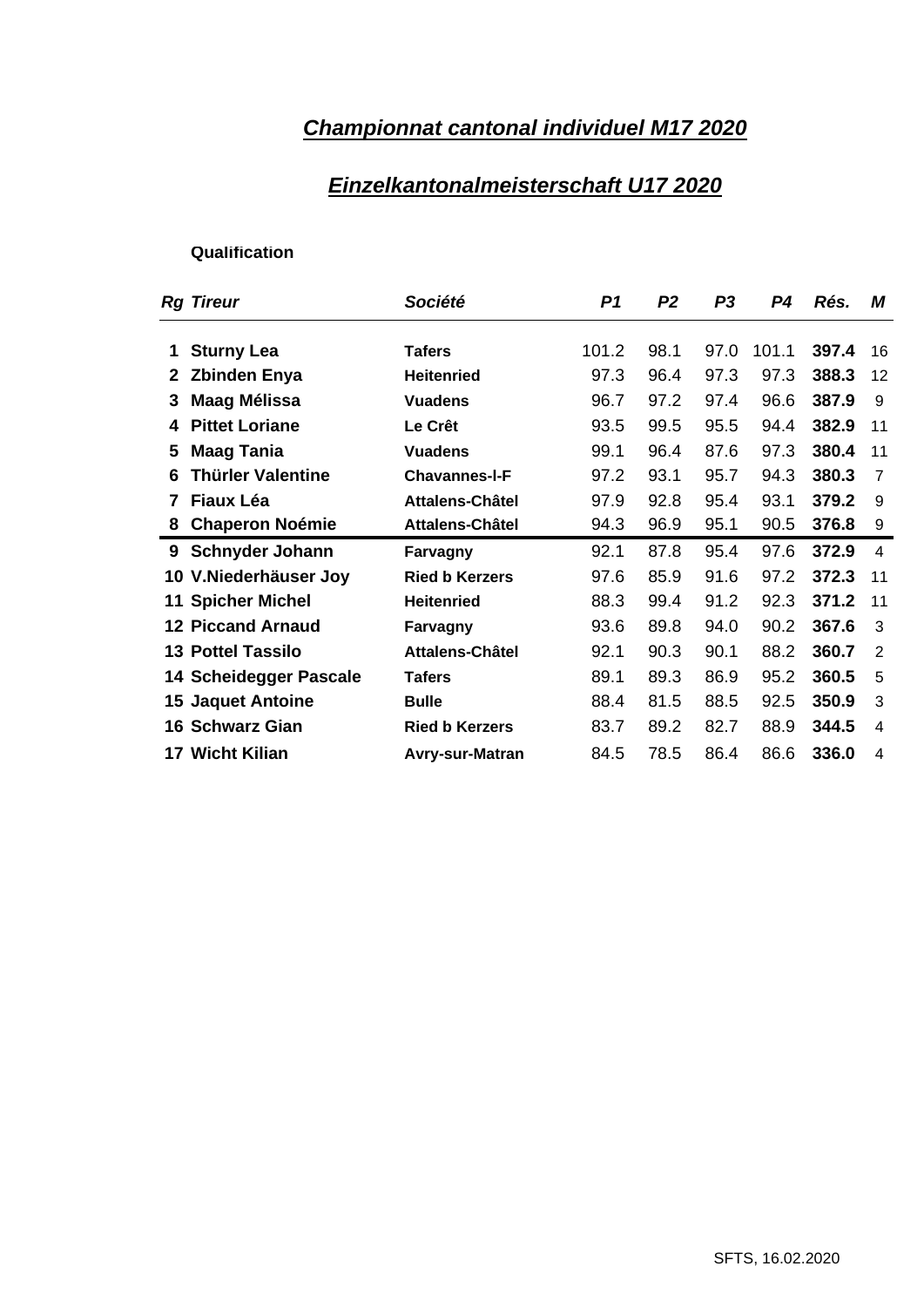### **Championnat cantonal individuel M17 2020**

### **Einzelkantonalmeisterschaft U17 2020**

| <b>Rg Tireur</b>    | Société                                                  | Résultat SO |
|---------------------|----------------------------------------------------------|-------------|
| 1 Sturny Lea        | <b>Tafers</b>                                            | 241.9       |
|                     | 10.3 9.7 9.2 10.2 10.7 10.3 10.3 9.5 10.6 10.5 10.6 10.3 |             |
|                     | 9.2 10.5 10.4 10.3 10.2 9.6 9.0 10.0 10.1 10.1 10.5 9.8  |             |
| 2 Zbinden Enya      | Heitenried                                               | 234.4       |
|                     | 10.1 8.1 10.9 9.2 9.5 10.2 10.0 10.3 9.2 10.5 9.8 10.1   |             |
|                     | 10.7 9.0 10.7 8.9 10.4 9.5 9.5 9.3 10.6 10.4 8.4 9.1     |             |
| 3 Maag Mélissa      | <b>Vuadens</b>                                           | 212.5       |
|                     | 9.5 8.3 8.3 10.2 9.6 9.3 10.6 10.6 10.5 9.8 10.8 10.4    |             |
|                     | 10.4 8.0 9.4 9.7 8.3 10.4 10.4 9.8 8.6 9.6               |             |
| 4 Thürler Valentine | <b>Chavannes-I-F</b>                                     | 191.4       |
|                     | 7.7 9.0 9.7 9.8 10.6 10.7 9.6 10.1 9.8 8.6 10.0 9.4      |             |
|                     | 9.2 9.5 9.5 9.4 9.7 9.6 9.7 9.8                          |             |
| 5 Maag Tania        | <b>Vuadens</b>                                           | 167.3       |
|                     | 9.2 7.7 8.4 10.6 10.3 8.4 9.5 9.6 10.0 9.7 8.2 9.2       |             |
|                     | 9.5 9.8 9.6 9.6 7.6 10.4                                 |             |
| 6 Chaperon Noémie   | Attalens-Châtel                                          | 148.8       |
|                     | 9.1 10.1 7.0 9.2 9.8 9.6 9.8 10.6 10.5 7.8 9.8 9.1       |             |
|                     | 7.0 10.4 9.6 9.4                                         |             |
| 7 Pittet Loriane    | Le Crêt                                                  | 129.2       |
|                     | 8.4 8.9 9.1 8.0 10.7 8.0 10.3 9.0 10.6 9.4 10.0 7.9      |             |
|                     | 8.9 10.0                                                 |             |
| 8 Fiaux Léa         | Attalens-Châtel                                          | 105.2       |
|                     | 9.5 9.2 9.3 9.4 8.8 9.7 8.1 9.7 8.4 10.2 8.1 4.8         |             |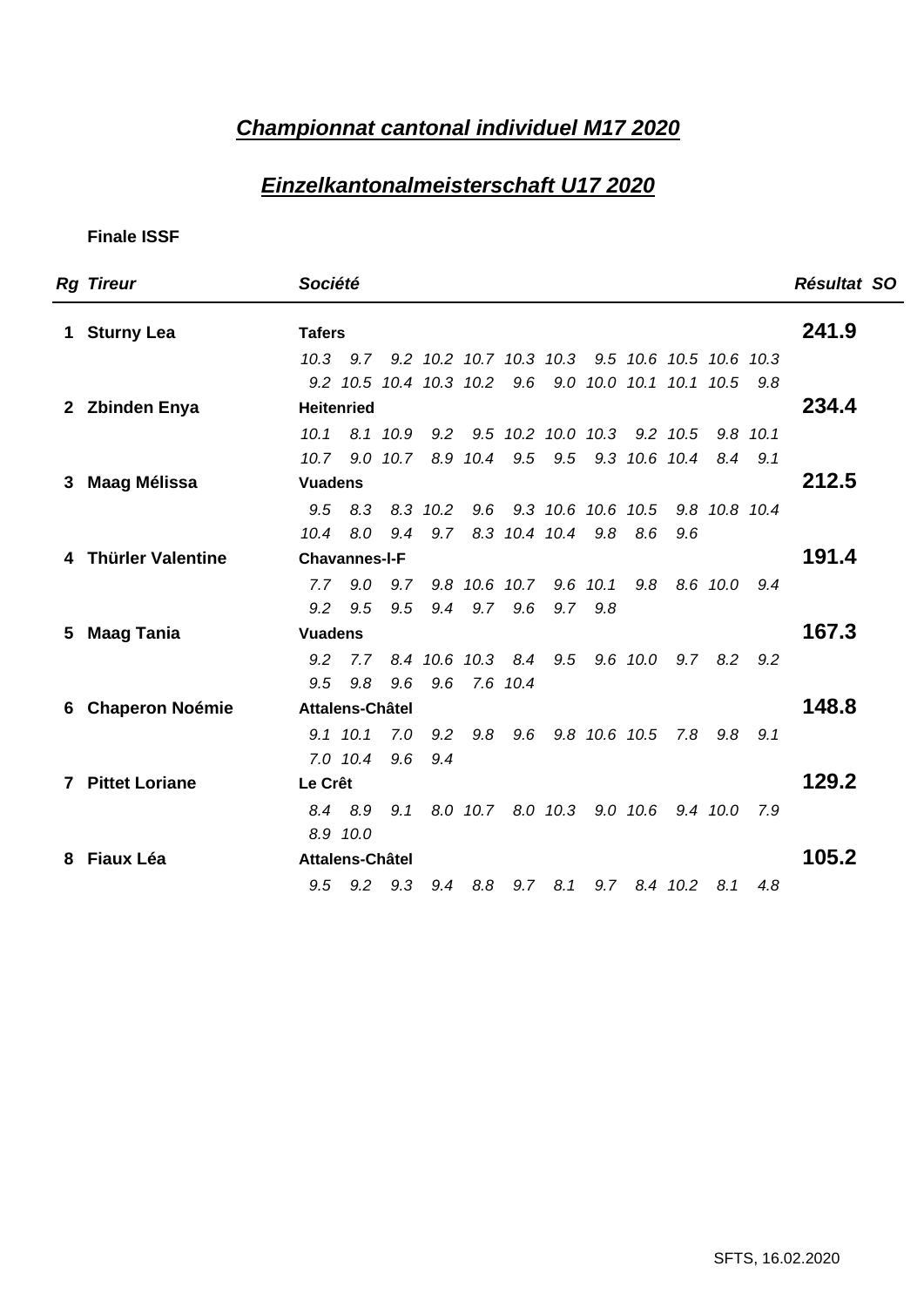## **Championnat cantonal individue M15 2020**

#### **Einzelkantonalmeisterschaft U15 2020**

| <b>Rg Tireur</b>            | Société               | P1 P2 Rés. M              |
|-----------------------------|-----------------------|---------------------------|
|                             |                       |                           |
| 1 Lehmann Darius            | <b>Tafers</b>         | 95.2 194.0 5<br>98.8      |
| 2 Sciboz Achille            | Attalens-Châtel       | 97.5 96.4 193.9 5         |
| 3 Lopez Thania              | <b>Bulle</b>          | 92.3 98.2 190.5 4         |
| 4 Guinnard Sarah            | <b>Vully-Broye</b>    | 98.0 190.2 6<br>92.2      |
| 5 Ganarin Neljo             | <b>Heitenried</b>     | 92.6 183.5 3<br>90.9      |
| 6 Villano Thomas            | Farvagny              | 92.4 183.0<br>90.6        |
| 7 Pfeiffle Tilly            | <b>Le Crêt</b>        | 88.9 182.5<br>93.6        |
| 8 Maillard Lara             | <b>Le Crêt</b>        | $179.4$ 3<br>85.6<br>93.8 |
| 9 Bovel Nicolas             | Farvagny              | 88.2 88.2 176.4           |
| 10 Ducrêt Timo              | Attalens-Châtel       | 88.4<br>169.3<br>80.9     |
| 11 Nunes Jorge              | Attalens-Châtel       | 167.3<br>87.6 79.7        |
| <b>12 Blanchard Benoit</b>  | <b>Tafers</b>         | $166.3$ 0<br>85.9<br>80.4 |
| 13 Di Sunno Matteo          | <b>Ried b Kerzers</b> | 165.5<br>87.1 78.4        |
| 14 Aebischer Irina          | Heitenried            | $158.8$ 0<br>76.9 81.9    |
| <b>15 Bourquenoud Kevin</b> | Attalens-Châtel       | 83.9 72.6 156.5           |
| 16 Riedo Jan                | <b>Heitenried</b>     | 68.1 87.4 155.5           |
|                             |                       |                           |
| 17 Noth Lucia               | Avry-sur-Matran       | 78.2 69.2 147.4           |
| 18 Catillaz Niklas          | Heitenried            | 63.4 68.8 132.2           |
| 19 Thalmann Luca            | <b>Tafers</b>         | 55.7 63.9 119.6 0         |
| <b>20 Aebischer Thierry</b> | <b>Heitenried</b>     | 65.8 50.9 116.7           |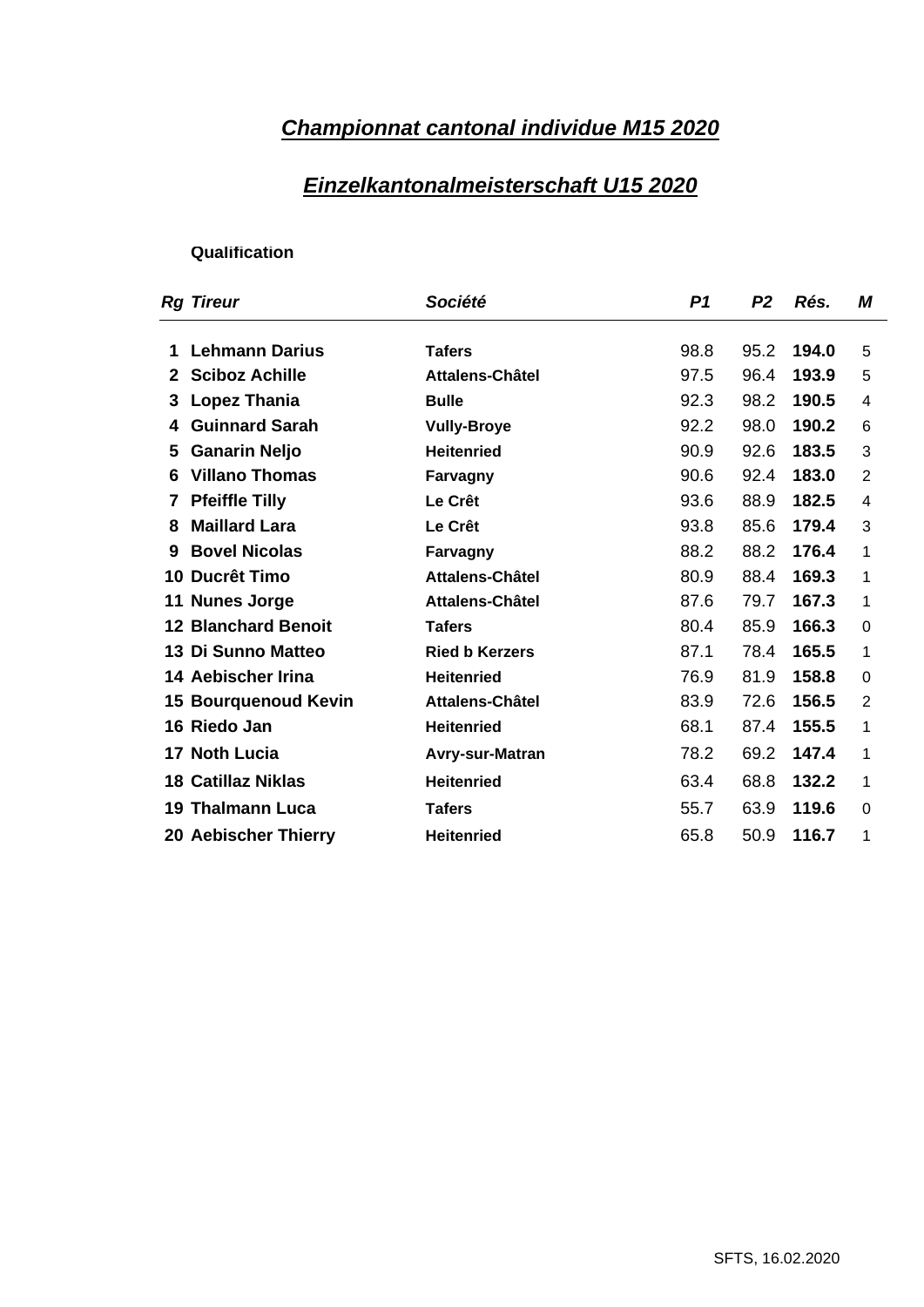#### **Championnat cantonal individuel "Sur appui" 2020**

### **Einzelkantonalmeisterschaft "Auflageschiessen" 2020**

| <b>Rg Tireur</b>           | Société                | P1 P2                          | P3 Rés. M  |  |
|----------------------------|------------------------|--------------------------------|------------|--|
|                            |                        |                                |            |  |
| 1 Dufaux Pierre-Alain      | <b>Vully-Broye</b>     | 105.0  105.8  105.0  315.8  27 |            |  |
| 2 Gachet Gilbert           | <b>Bulle</b>           | 104.0  102.0  102.7  308.7  20 |            |  |
| 3 Chételat Albert          | <b>Avry-sur-Matran</b> | 104.5 102.4 100.5 307.4 18     |            |  |
| 4 Tornare Jean-Marie       | <b>Bulle</b>           | 103.5 101.9 100.2 305.6 19     |            |  |
| 5 Luethi Walter            | <b>Bulle</b>           | 103.2 101.1 100.4 304.7 18     |            |  |
| <b>6 Marchand Serge</b>    | Avry-sur-Matran        | 101.6 100.7 102.0 304.3 16     |            |  |
| 7 Tétard Léonce            | <b>Vully-Broye</b>     | 101.8 100.4 100.3 302.5 13     |            |  |
| 8 Aebischer Marius         | Avry-sur-Matran        | 92.0 103.6 102.4 298.0 19      |            |  |
| 9 Quartenoud Paul          | <b>Bulle</b>           | 99.0 98.0 100.4 297.4 13       |            |  |
| 10 Gothuey André           | <b>Bulle</b>           | 98.7 100.3 97.9 296.9 9        |            |  |
| <b>11 Marschall Samuel</b> | <b>Tafers</b>          | 96.3 100.1 98.3 294.7 15       |            |  |
| 12 Barbey Paul-André       | <b>Bulle</b>           | 98.1<br>94.6                   | 93.2 285.9 |  |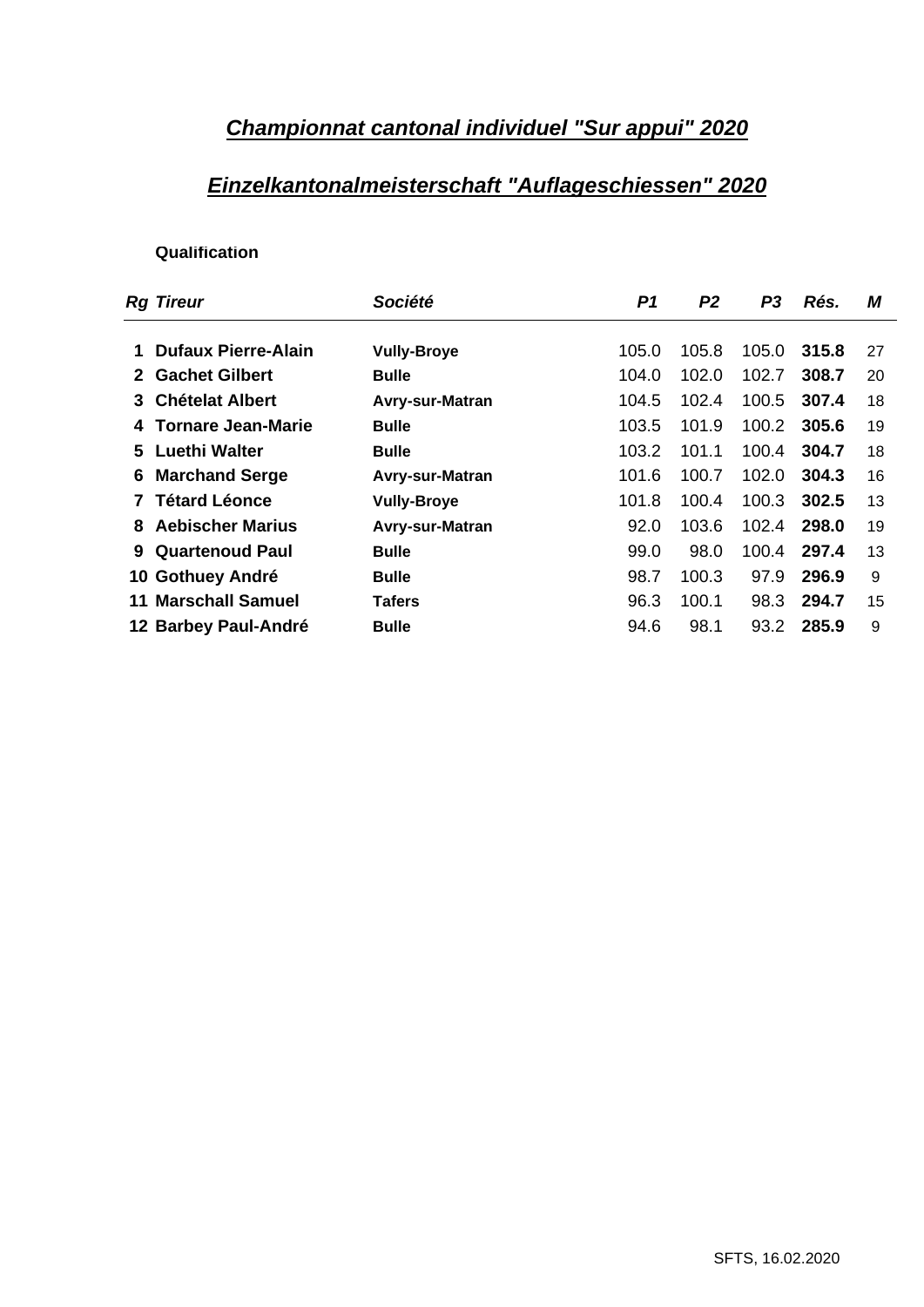### **Finale du championnat cantonal de groupes ELITE 2020**

## **Kantonal final Gruppenmeisterschaft ELITEN 2020**

| $\mathbf{1}$   | <b>Tafers 1</b>           |    |       |     |     |     | 1572 |
|----------------|---------------------------|----|-------|-----|-----|-----|------|
|                |                           |    |       |     |     |     |      |
|                | Beyeler Irene             | 98 | 99    | 99  | 98  | 394 |      |
|                | Beyeler Simon             | 99 | 98    | 99  | 98  | 394 |      |
|                | <b>Dufaux Gilles</b>      | 99 | 98    | 100 | 97  | 394 |      |
|                | Poffet Marco              | 96 | 99    | 96  | 99  | 390 |      |
|                |                           |    |       |     |     |     |      |
| $\overline{2}$ | <b>Vully-Broye 1</b>      |    |       |     |     |     | 1554 |
|                | <b>Limat Bertrand</b>     | 99 | 98    | 97  | 97  | 391 |      |
|                | <b>Chardonnens Renaud</b> | 95 | 95    | 97  | 98  | 385 |      |
|                | Verdon Aurore             | 94 | 98    | 98  | 96  | 386 |      |
|                | Epper Jonas               | 97 | 97    | 100 | 98  | 392 |      |
|                |                           |    |       |     |     |     |      |
| 3 <sup>7</sup> | <b>Tafers 2</b>           |    |       |     |     |     | 1549 |
|                |                           |    |       |     |     |     |      |
|                | Andrey Markus             | 99 | 97    | 98  | 96  | 390 |      |
|                | Riedo Sven                | 98 | 99    | 98  | 97  | 392 |      |
|                | <b>Rouiller Nicolas</b>   | 95 | 97    | 98  | 95  | 385 |      |
|                | Müller Beat               | 95 | 94    | 97  | 96  | 382 |      |
|                |                           |    |       |     |     |     |      |
|                | 4 Avry-Sur-Matran 1       |    |       |     |     |     | 1548 |
|                | <b>Marguet Annik</b>      | 98 | 100   | 99  | 100 | 397 |      |
|                | <b>Gross Muriel</b>       | 98 | 97    | 97  | 96  | 388 |      |
|                | <b>Schwaller Coralie</b>  | 94 | 94    | 98  | 94  | 380 |      |
|                | Grangier Aurélie          | 95 | 98    | 96  | 94  | 383 |      |
|                |                           |    |       |     |     |     |      |
|                | 5 Ried B Kerzers 1        |    |       |     |     |     | 1536 |
|                |                           |    |       |     |     |     |      |
|                | Loretan Pascal            | 96 | 99    | 99  | 99  | 393 |      |
|                | Loretan Olivier           | 92 | 95    | 95  | 97  | 379 |      |
|                | Goetschi Thomas           | 95 | 97    | 95  | 95  | 382 |      |
|                | Dick Bettina              |    | 95 94 | 98  | 95  | 382 |      |
|                | 6 Bulle 2                 |    |       |     |     |     | 1525 |
|                |                           |    |       |     |     |     |      |
|                | Gachet Siméon             | 97 | 97    | 98  | 92  | 384 |      |
|                | Descloux Frédéric         | 95 | 94    | 99  | 97  | 385 |      |
|                | Lenge Roberto             | 96 | 95    | 97  | 96  | 384 |      |
|                | <b>Privet Bertrand</b>    | 92 | 90    | 94  | 96  | 372 |      |
|                | 7 Attalens/Châtel 1       |    |       |     |     |     | 1518 |
|                |                           |    |       |     |     |     |      |
|                | <b>Genoud Caroline</b>    | 94 | 95    | 95  | 94  | 378 |      |
|                | Sudan Géraldine           | 99 | 94    | 96  | 93  | 382 |      |
|                | Perroud Pierre-Alain      | 93 | 92    | 96  | 90  | 371 |      |
|                | Perroud Nicolas           | 97 | 97    | 97  | 96  | 387 |      |
|                |                           |    |       |     |     |     |      |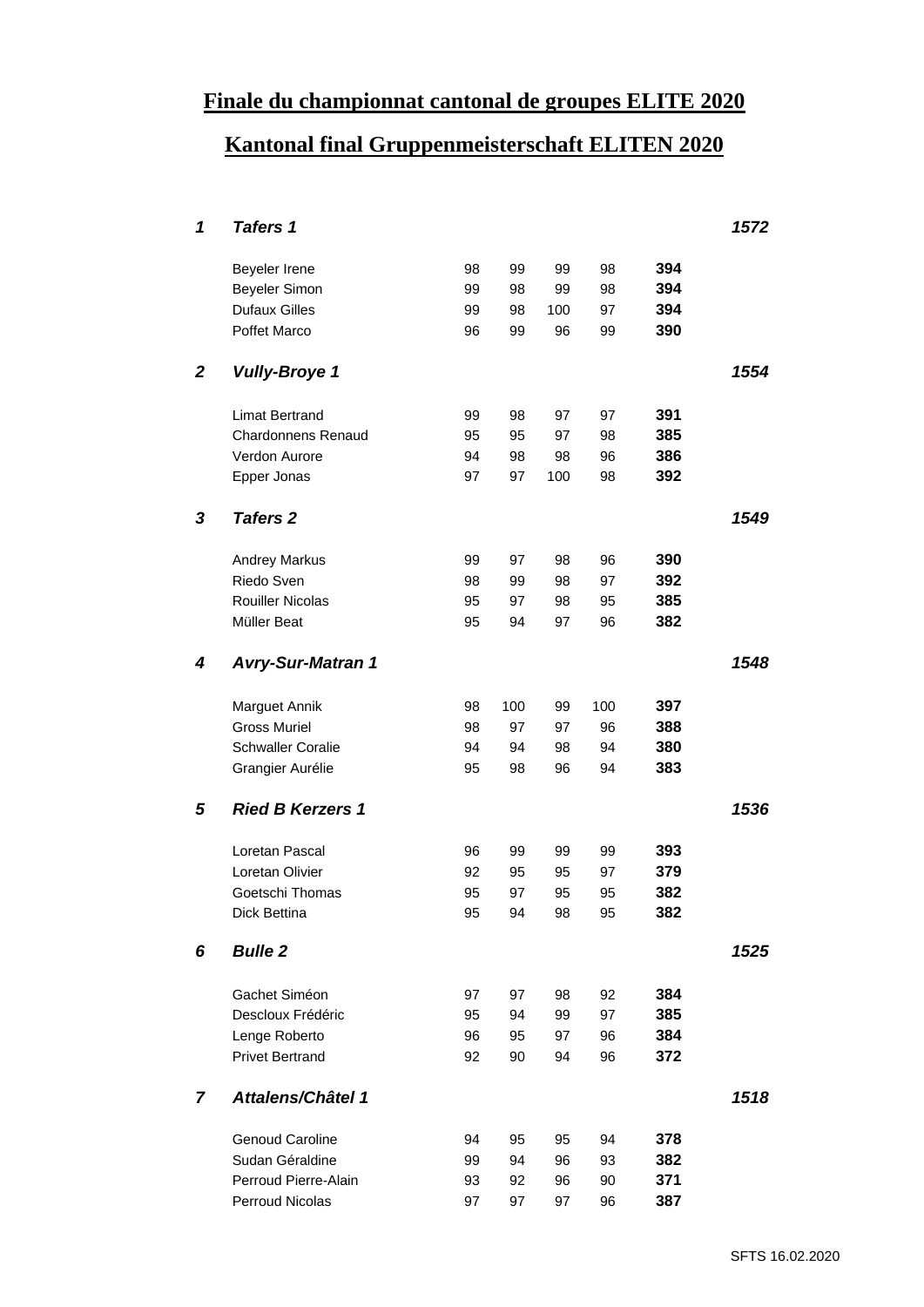| $\boldsymbol{8}$ | <b>Bulle 1</b>                          |          |              |          |          |            | 1511 |
|------------------|-----------------------------------------|----------|--------------|----------|----------|------------|------|
|                  | At Rémy                                 |          | 94           | 98       |          | 388        |      |
|                  | Overney Sébastien                       | 98<br>93 | 96           | 93       | 98<br>95 | 377        |      |
|                  | Perroud Yohan                           | 93       | 98           | 92       | 95       | 378        |      |
|                  | Waeber Lauriane                         | 93       | 97           | 84       | 94       | 368        |      |
|                  |                                         |          |              |          |          |            |      |
|                  | 9 Fribourg Ville 1                      |          |              |          |          |            | 1509 |
|                  | <b>Helfer Gregory</b>                   | 89       | 93           | 92       | 89       | 363        |      |
|                  | Jorand Frédéric                         | 99       | 99           | 94       | 98       | 390        |      |
|                  | Devaud André                            | 96       | 95           | 97       | $95\,$   | 383        |      |
|                  | <b>Vauthey Coline</b>                   | 96       | 90           | 94       | 93       | 373        |      |
|                  | 10 Tafers 3                             |          |              |          |          |            | 1505 |
|                  |                                         |          |              |          |          |            |      |
|                  | Lehmann Matthias                        | 90       | 94           | 97       | 96       | 377        |      |
|                  | Hänggi Stephan                          | 94       | 98           | 95       | 100      | 387<br>365 |      |
|                  | Wälchli Peter<br><b>Sturny Norbert</b>  | 90       | 93<br>91 100 | 88<br>91 | 94<br>94 | 376        |      |
|                  |                                         |          |              |          |          |            |      |
| 11               | <b>Cottens 1</b>                        |          |              |          |          |            | 1503 |
|                  |                                         |          |              |          |          |            |      |
|                  | Rossier Nathanaël<br>Rohrbasser Ludovic | 92       | 94           | 95<br>97 | 94       | 375<br>375 |      |
|                  | Volery Maxime                           | 92<br>94 | 92<br>96     | 94       | 94<br>95 | 379        |      |
|                  | Maag Martin                             | 90       | 95           | 97       | 92       | 374        |      |
|                  |                                         |          |              |          |          |            |      |
|                  | 12 Vully-Broye 2                        |          |              |          |          |            | 1495 |
|                  | <b>Pillonel Vincent</b>                 | 95       | 94           | 94       | 97       | 380        |      |
|                  | Collaud Frédéric                        | 92       | 93           | 94       | 92       | 371        |      |
|                  | Werner Nathanaël                        | 94       | 99           | 92       | 97       | 382        |      |
|                  | Roche Pierre-André                      |          | 89 91        | 90       | 92       | 362        |      |
|                  | 13 Chavannes-Les-Forts 1                |          |              |          |          |            | 1482 |
|                  |                                         |          |              |          |          |            |      |
|                  | Menetrey-Moret Eléonore                 | 96       | 96           | 95       | 96       | 383        |      |
|                  | Panchaud Tiphanie                       | 91       | 88           | 93       | 92       | 364        |      |
|                  | Moret Sylvia                            | 89       | 90           | 92       | 91       | 362        |      |
|                  | <b>Monnard Tifany</b>                   |          | 90 93        | 94       | 96       | 373        |      |
|                  | 14 Heitenried 1                         |          |              |          |          |            | 1481 |
|                  |                                         |          |              |          |          |            |      |
|                  | Schöpfer Corina                         | 95       | 93           | 95       | 97       | 380        |      |
|                  | Buntschu Hermann                        | 89       | 95           | 94       | 92       | 370        |      |
|                  | Diesbach Fabian                         | 93       | 91           | 94       | 92       | 370        |      |
|                  | Mühlemann Michel                        | 87       | 89           | 93       | 92       | 361        |      |
|                  | 15 Pont-La-Ville 1                      |          |              |          |          |            | 1480 |
|                  |                                         |          |              |          |          |            |      |
|                  | Gremaud Loïc                            | 93       | 96           | 94       | 92       | 375        |      |
|                  | Pache José<br>Risse Julien              | 93<br>93 | 94<br>91     | 97<br>88 | 97<br>92 | 381<br>364 |      |
|                  | Pache Jean-Claude                       |          | 91 89        | 92       | 88       | 360        |      |
|                  |                                         |          |              |          |          |            |      |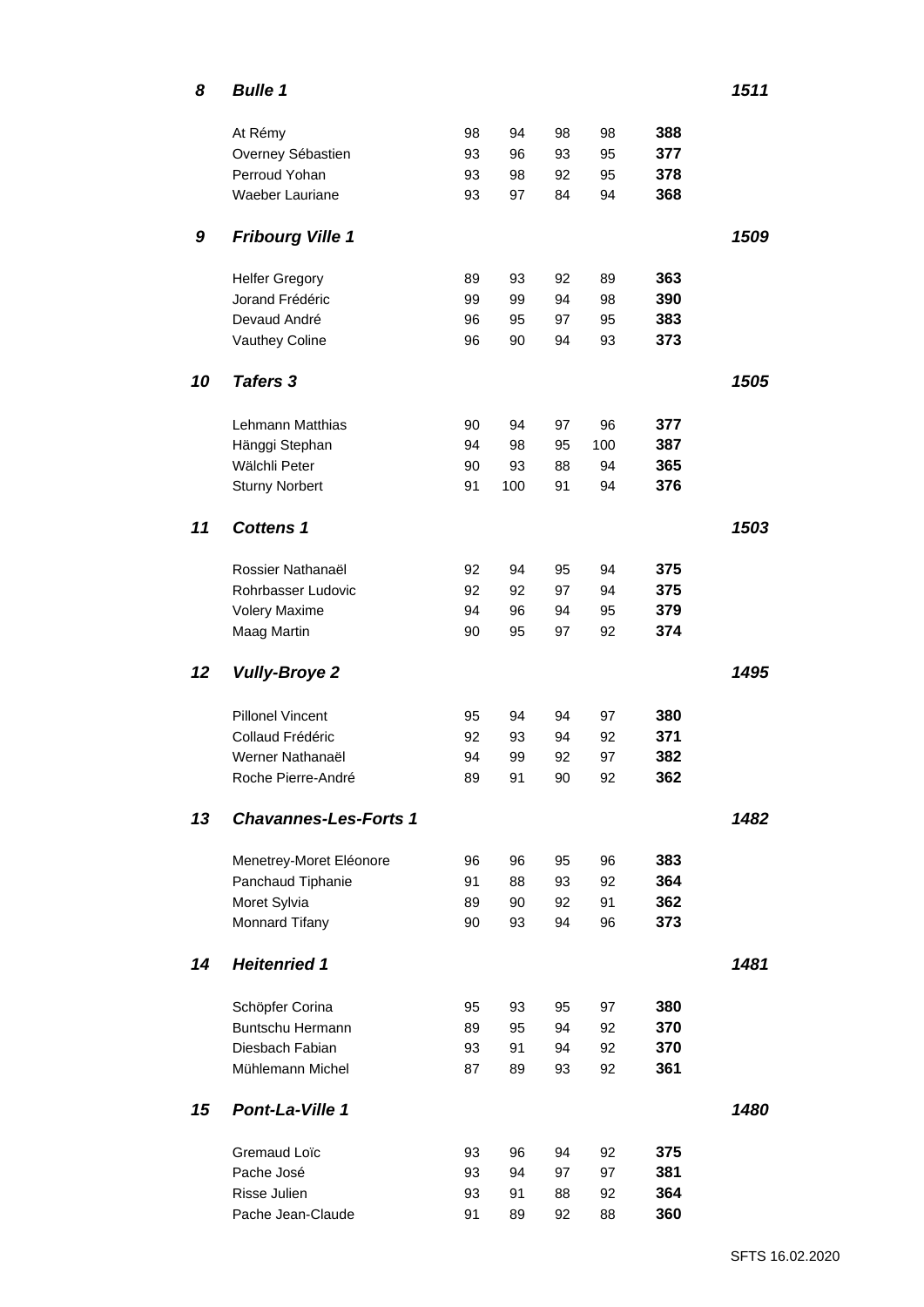| Schneider Nicolas                          |          |          |          |          |            | 1474 |
|--------------------------------------------|----------|----------|----------|----------|------------|------|
|                                            |          |          |          |          |            |      |
| Rossier Blaise                             | 88<br>93 | 91<br>94 | 92<br>91 | 90<br>90 | 361<br>368 |      |
| <b>Monney Olivier</b>                      | 85       | 90       | 91       | 94       | 360        |      |
| Chardonnens Jérémy                         | 94       | 97       | 98       | 96       | 385        |      |
|                                            |          |          |          |          |            |      |
| 17 Ried B Kerzers 2                        |          |          |          |          |            | 1469 |
|                                            |          |          |          |          |            |      |
| Dick Alexandra                             | 94       | 92       | 96       | 94       | 376        |      |
| Zürcher Alain<br>Siegenthaler Roger        | 90<br>95 | 90<br>97 | 91<br>96 | 91<br>95 | 362<br>383 |      |
| Niederhausern Joy                          | 88       | 86       | 85       | 89       | 348        |      |
|                                            |          |          |          |          |            |      |
| 18 Bulle 3                                 |          |          |          |          |            | 1454 |
|                                            |          |          |          |          |            |      |
| <b>Dohner Martin</b>                       | 97       | 96       | 93       | 94       | 380        |      |
| Lopez Ricardo                              | 87       | 81       | 91       | 89       | 348        |      |
| Maradan Marie-Claude                       | 87<br>90 | 87<br>92 | 93<br>93 | 91<br>93 | 358<br>368 |      |
| <b>Monney Pierre</b>                       |          |          |          |          |            |      |
| 19 Avry-Sur-Matran 2                       |          |          |          |          |            | 1451 |
|                                            |          |          |          |          |            |      |
| Schwaller Alexandre                        | 91       | 95       | 88       | 87       | 361        |      |
| Angéloz Christophe                         | 93       | 87       | 91       | 92       | 363        |      |
| Cruceli Romeo                              | 94       | 87       | 94       | 94       | 369        |      |
| Schweizer Dominique                        | 81       | 90       | 93       | 94       | 358        |      |
| 20 Farvagny 1                              |          |          |          |          |            | 1441 |
|                                            |          |          |          |          |            |      |
|                                            | 90       | 88       | 83       | 82       | 343        |      |
| Menoud Timothée                            |          |          | 98       | 95       | 381        |      |
| <b>Michel Patricia</b>                     | 94       | 94       |          |          |            |      |
| Macheret Anne Lise                         | 84       | 92       | 88       | 93       | 357        |      |
| Castella Lionel                            | 87       | 95       | 88       | 90       | 360        |      |
|                                            |          |          |          |          |            |      |
| 21 Vully-Broye 3                           |          |          |          |          |            | 1437 |
| <b>Roth Thierry</b>                        | 86       | 84       | 87       | 92       | 349        |      |
| Fluri Michèle                              | 85       | 90       | 90       | 86       | 351        |      |
| Marc Baehler                               | 89       | 95       | 93       | 88       | 365        |      |
| <b>Chardonnens Nicolas</b>                 | 94       | 93       | 91       | 94       | 372        |      |
|                                            |          |          |          |          |            |      |
| 22 Fribourg Ville 2                        |          |          |          |          |            | 1418 |
|                                            |          | 91       | 91       |          |            |      |
| Kolly Christian<br><b>Schmutz Philippe</b> | 90<br>89 | 93       | 91       | 80<br>90 | 352<br>363 |      |
| Lavers Mélanie                             | 90       | 86       | 90       | 89       | 355        |      |
| Visvarajah Nirujan                         | 93       | 90       | 83       | 82       | 348        |      |
|                                            |          |          |          |          |            |      |
| 23 Heitenried 2                            |          |          |          |          |            | 1411 |
|                                            |          |          |          |          |            |      |
| Schöpfer Daniel                            | 91       | 90<br>84 | 87       | 86       | 354        |      |
| <b>Dietrich Dionys</b><br>Vögeli Hansruedi | 87<br>84 | 89       | 88<br>91 | 84<br>88 | 343<br>352 |      |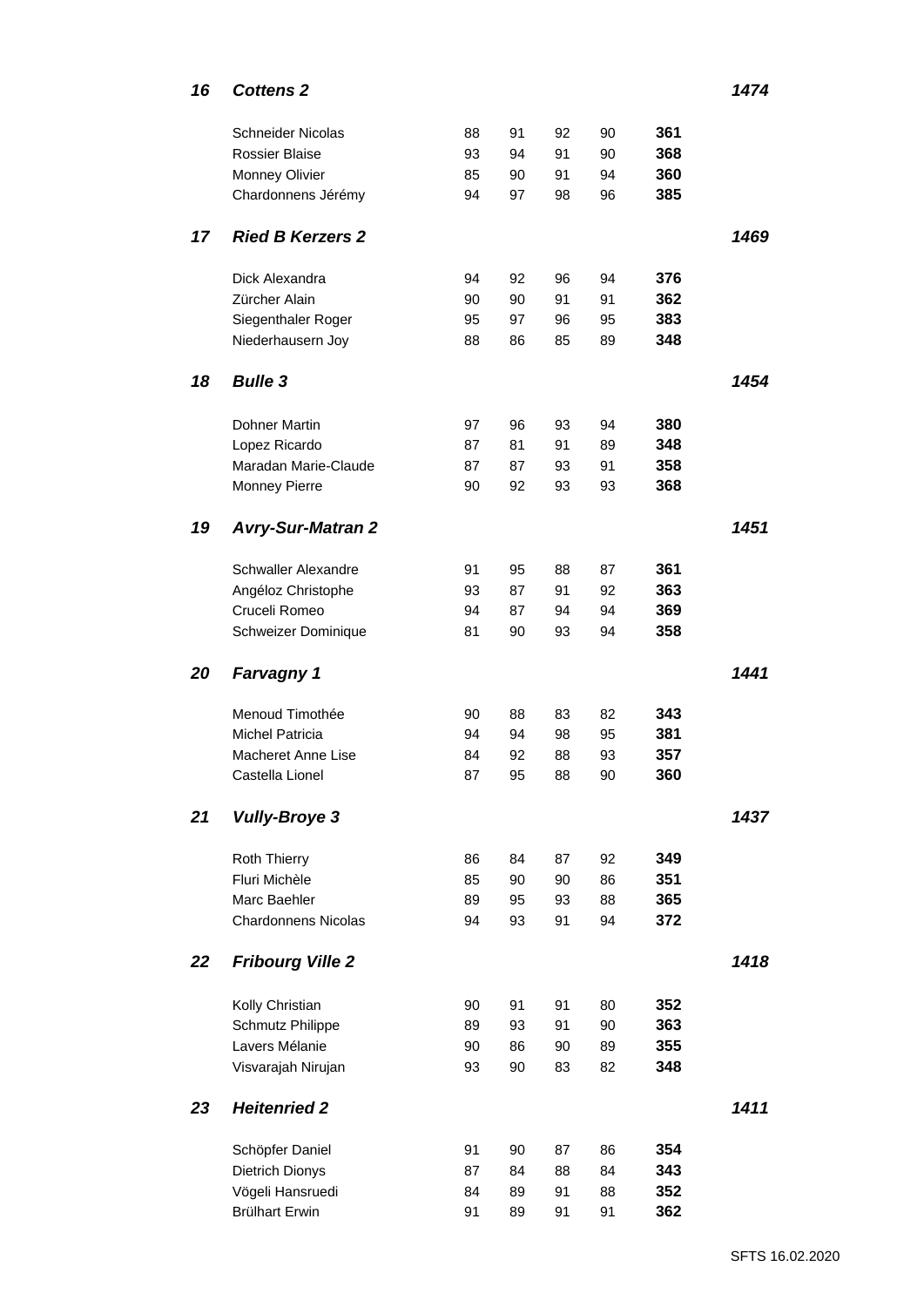### **Finale du championnat cantonal de groupes ELITE 2020**

## **Kantonal final Gruppenmeisterschaft ELITEN 2020**

#### **Finale selon FST 2013**

| <b>Rg Groupe</b>          | <b>Coups individuels</b>                                                                                                | <b>Résultat</b> |
|---------------------------|-------------------------------------------------------------------------------------------------------------------------|-----------------|
| 1 Tafers 1                |                                                                                                                         | 821.9           |
|                           | Beyeler Simon 10.0 10.7 10.6 10.3 10.4 10.9 10.3 10.7 10.1 10.8 209.2                                                   |                 |
|                           | 10.5 10.2 10.4 10.8 10.4 10.3 10.6 10.4 10.1 10.7<br>Beyeler Irene 10.2 10.7 9.7 9.6 10.6 10.6 9.3 10.4 10.2 10.7 203.5 |                 |
|                           | 10.5 9.1 10.1 10.2 10.2 10.7 10.1 10.1 10.3 10.2                                                                        |                 |
|                           | Dufaux Gilles 9.7 10.5 10.4 10.6 9.5 9.9 9.8 10.3 10.3 10.6 204.0                                                       |                 |
|                           | 10.3 10.5 9.7 10.5 10.2 10.2 10.3 10.0 10.1 10.6                                                                        |                 |
|                           | Poffet Marco 10.0 10.9 10.3 9.2 9.6 9.8 9.9 10.5 10.7 10.0 205.2                                                        |                 |
|                           | 10.4 10.6 10.6 10.7 10.7 10.1 10.6 10.6 10.6 9.4                                                                        |                 |
| 2 Tafers 2                |                                                                                                                         | 812.3           |
|                           | Andrey Markus 10.5 10.5 10.6 10.2 9.4 10.9 10.3 10.4 9.1 10.3 203.5                                                     |                 |
|                           | 10.2 10.5 10.6 9.4 9.9 9.8 10.7 10.4 10.1 9.7                                                                           |                 |
|                           | Riedo Sven 10.0 10.5 10.6 9.7 10.0 10.8 10.7 10.3 10.3 10.6 207.0                                                       |                 |
|                           | 10.9 10.6 10.4 10.2 10.8 10.2 10.2 10.5 9.7 10.0                                                                        |                 |
|                           | Rouiller Nicolas 9.6 10.8 10.2 9.6 10.3 9.7 9.8 10.1 10.6 10.3 200.4                                                    |                 |
|                           | 9.7 10.2 10.1 10.2 9.9 9.5 9.8 9.3 10.7 10.0                                                                            |                 |
| Müller Beat               | 10.6 10.8 10.2 10.1 10.6 10.2 10.4 10.4 10.1 9.8 201.4                                                                  |                 |
|                           | 9.8 10.1 9.6 10.3 10.4 10.0 9.6 9.5 9.4 9.5                                                                             |                 |
| 3 Vully-Broye 1           |                                                                                                                         | 717.3           |
|                           | Limat Bertrand 10.1 9.8 10.0 10.9 9.6 10.2 10.2 10.2 10.2 9.9 180.9                                                     |                 |
|                           | 9.9 10.6 10.3 8.4 10.7 9.8 10.1 10.0                                                                                    |                 |
| <b>Chardonnens Renaud</b> | 9.9 10.3 10.4 7.5 10.7 10.5 9.1 10.2 10.2 9.3 173.6                                                                     |                 |
|                           | 9.8 9.8 9.4 9.9 9.9 7.1 9.8 9.8                                                                                         |                 |
|                           | Verdon Aurore 10.0 10.1 10.5 10.4 10.4 9.3 9.5 9.6 10.7 10.3 182.6                                                      |                 |
|                           | 10.8 10.4 9.9 10.1 10.4 9.6 10.1 10.5                                                                                   |                 |
|                           | Epper Jonas 10.4 10.2 9.8 10.3 10.8 10.2 10.3 8.9 8.9 9.4 180.2                                                         |                 |
|                           | 10.3 10.0 10.3 9.9 9.6 10.4 9.6 10.9                                                                                    |                 |
| 4 Avry-Sur-Matran 1       |                                                                                                                         | 636.0           |
|                           | Marguet Annik 9.7 9.0 10.5 10.2 10.1 10.0 10.3 10.9 10.1 10.3 160.6                                                     |                 |
|                           | 9.1 10.4 9.2 10.6 10.2 10.0                                                                                             |                 |
|                           | Gross Muriel 10.4 10.1 9.7 8.8 10.1 10.2 10.4 9.8 10.0 10.5 161.9                                                       |                 |
|                           | 10.3 10.0 10.6 10.4 9.9 10.7                                                                                            |                 |
|                           | Schwaller Coralie 9.4 9.4 10.2 9.2 10.8 9.3 10.5 9.4 10.1 10.4 158.0                                                    |                 |
|                           | 9.3 10.7 10.1 10.2 8.4 10.6                                                                                             |                 |
|                           | Grangier Aurélie 10.2 10.1 10.8 9.8 10.5 8.8 10.2 9.4 9.7 8.8 155.5                                                     |                 |
|                           | 9.1 9.6 9.0 9.1 10.2 10.2                                                                                               |                 |

SFTS, 16.02.2020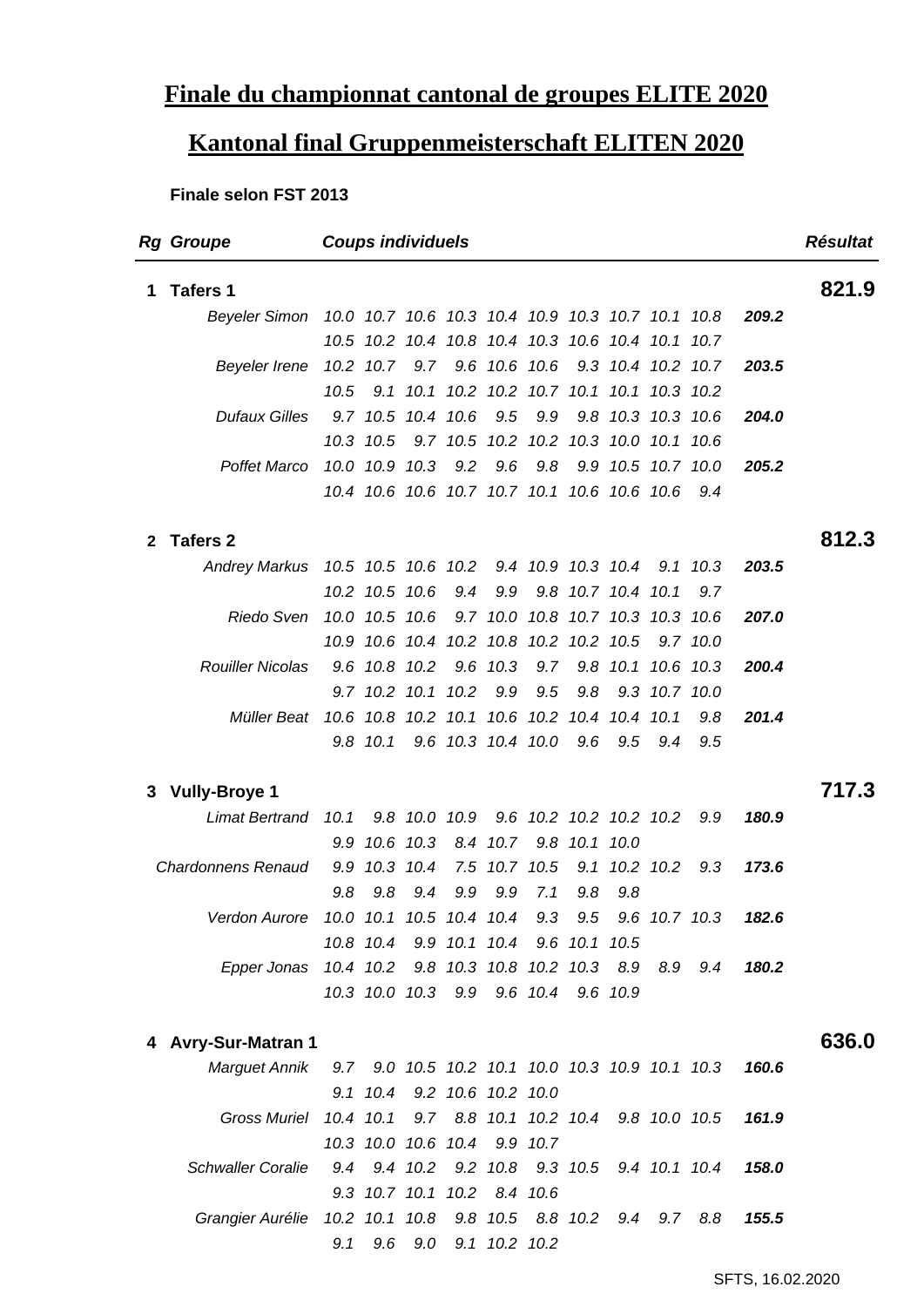#### **5 Ried B Kerzers 1 555.0**

| Loretan Pascal 10.2 10.8 10.1 10.7 10.5 10.4 10.5 10.7 10.7 10.5 145.5 |  |                    |  |  |
|------------------------------------------------------------------------|--|--------------------|--|--|
|                                                                        |  | 10.2 9.8 10.1 10.3 |  |  |
| Loretan Olivier 10.6 6.8 10.6 10.3 8.3 10.5 9.1 10.3 9.9 9.7 136.5     |  |                    |  |  |
|                                                                        |  | 9.8 10.0 10.3 10.3 |  |  |
| Goetschi Thomas 9.8 9.1 9.0 10.4 9.0 10.3 9.8 10.4 9.9 9.4 133.9       |  |                    |  |  |
|                                                                        |  | 9.2 10.6 9.0 8.0   |  |  |
| Dick Bettina 10.2 10.6 10.3 8.8 9.7 10.6 10.6 9.6 9.8 10.1 139.1       |  |                    |  |  |
|                                                                        |  | 9.5 9.6 10.4 9.3   |  |  |

#### **6 Bulle 2 464.1**

| Gachet Siméon 9.2 9.7 9.0 9.4 9.8 10.1 9.3 9.8 9.9 9.8 115.7         |  |
|----------------------------------------------------------------------|--|
| 9.2 10.5                                                             |  |
| Descloux Frédéric 9.7 10.0 10.4 10.5 10.1 10.0 9.7 9.2 8.7 9.8 117.5 |  |
| 9.0 10.4                                                             |  |
| Lenge Roberto 8.3 10.2 10.2 10.2 10.1 9.6 9.0 10.2 9.3 9.1 115.3     |  |
| 8.5 10.6                                                             |  |
| Privet Bertrand 8.7 10.2 9.7 9.8 10.0 9.8 10.7 7.8 10.7 8.7 115.6    |  |
| 10.3 9.2                                                             |  |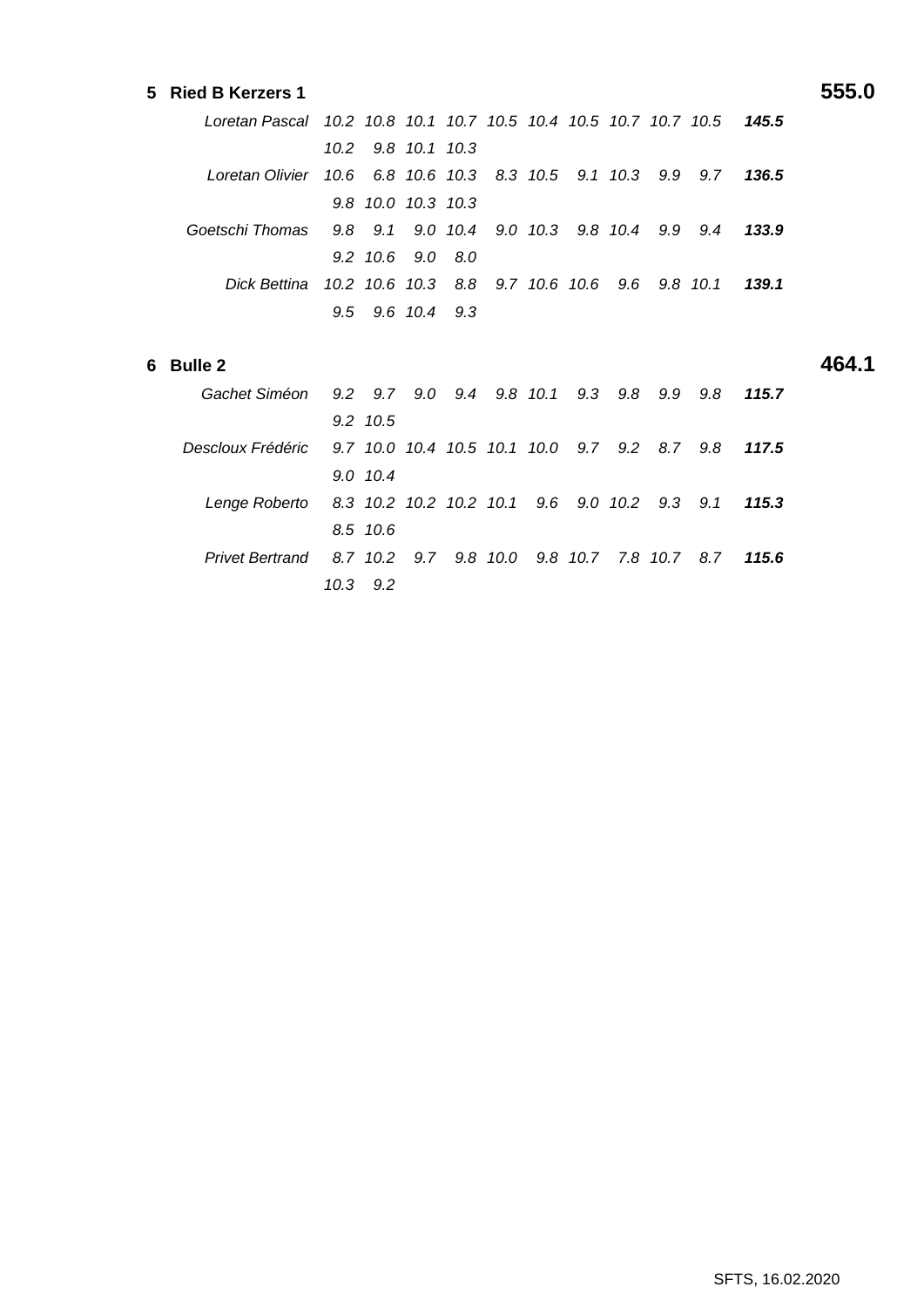#### **Finale du championnat cantonal de groupes JEUNESSE 2020**

### **Kantonalfinal Gruppenmeisterschaft der JUNGEND 2020**

| $\blacktriangleleft$    | <b>Heitenried 1</b>            |             |       |            | 537.0 |
|-------------------------|--------------------------------|-------------|-------|------------|-------|
|                         | Zbinden Enya                   | 92 90       |       | 182        |       |
|                         | Ganarin Neljo                  | 92 94       |       | 186        |       |
|                         | <b>Spicher Michel</b>          | 87 82       |       | 169        |       |
|                         | 2 Tafers 1                     |             |       |            | 528.0 |
|                         | <b>Blanchard Benoît</b>        |             | 76 79 | 155        |       |
|                         | Lehmann Darius                 | 89          | 92    | 181        |       |
|                         | Sturny Lea                     | 98 94       |       | 192        |       |
|                         |                                |             |       |            |       |
|                         | 3 Farvagny 1                   |             |       |            | 523   |
|                         | Schnyder Johann                |             | 96 93 | 189        |       |
|                         | <b>Piccand Arnaud</b>          | 84          | 92    | 176        |       |
|                         | Villano Thomas                 | 74 84       |       | 158        |       |
| $\overline{\mathbf{4}}$ | Attalens/Châtel 1              |             |       |            | 517   |
|                         |                                |             |       |            |       |
|                         | Ducret Timo<br>Chaperon Noémie | 74 82<br>90 | 90    | 156<br>180 |       |
|                         | Sciboz Achille                 |             | 89 92 | 181        |       |
|                         |                                |             |       |            |       |
|                         | 5 Bulle 1                      |             |       |            | 513   |
|                         | <b>Baechler Mathis</b>         | 88          | 82    | 170        |       |
|                         | Jaquet Antoine                 | 88          | 82    | 170        |       |
|                         | Lopez Tania                    | 87 86       |       | 173        |       |
|                         |                                |             |       |            |       |
|                         | 6 Le Crêt 1                    |             |       |            | 497   |
|                         | <b>Pittet Loriane</b>          | 89 84       |       | 173        |       |
|                         | Maillard Lara                  | 82          | 77    | 159        |       |
|                         | Pfeiffle Tilly                 | 83 82       |       | 165        |       |
|                         | 7 Chavannes-les-Forts 1        |             |       |            | 476   |
|                         | Thürler Valentine              | 91 91       |       | 182        |       |
|                         | <b>Galley Ethan</b>            | 81          | 78    | 159        |       |
|                         | Charrière Florentin            | 69          | 66    | 135        |       |